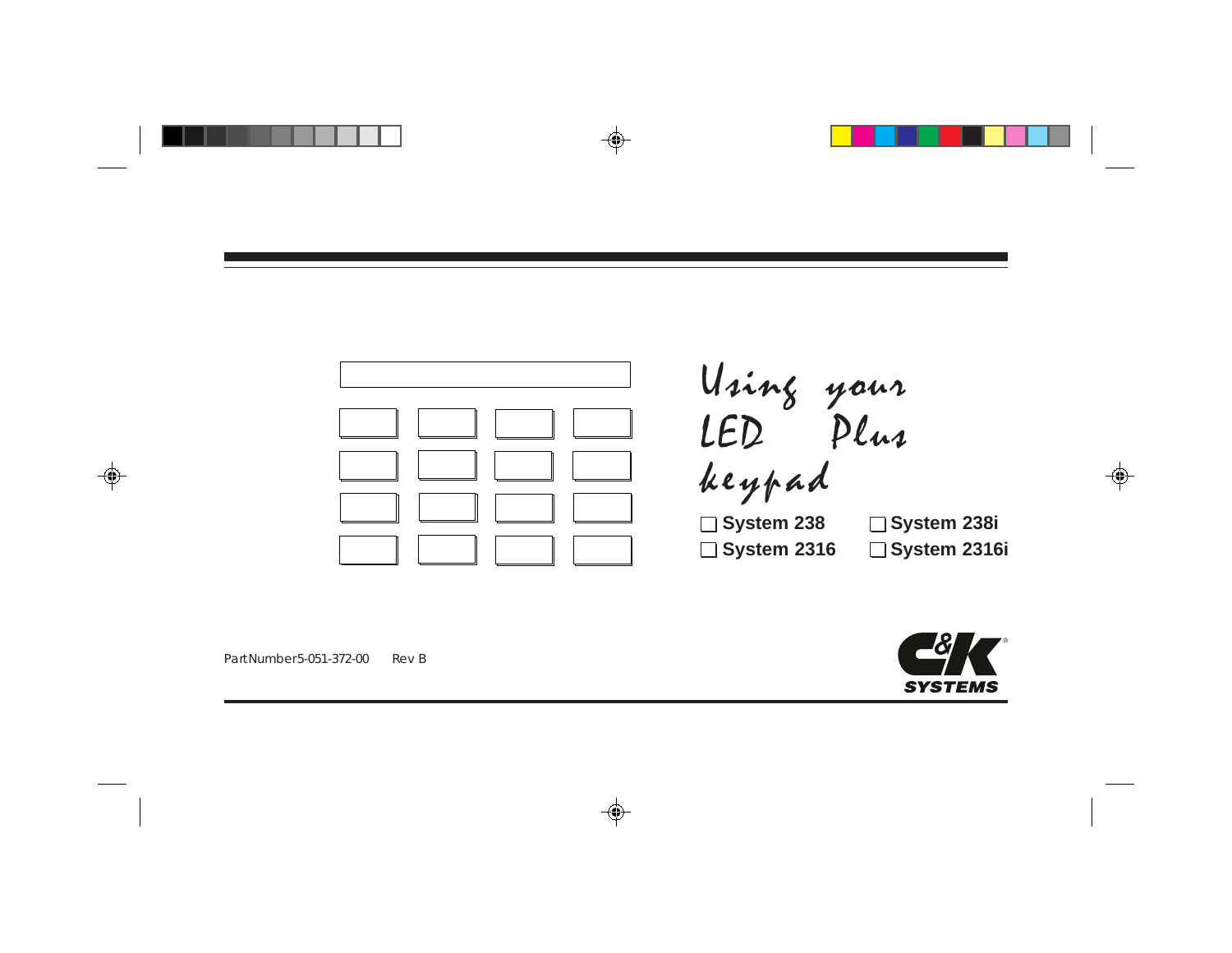Congratulations

Thank you for purchasing this C&K alarm system. Your system is one of the most powerful and advanced alarm systems on the market today, designed to provide you with years of reliable operation.

This manual explains how to operate your alarm system. Basic operating instructions are also printed on the small label attached to the inside of your keypad(s) door.

If you have questions or need help with your alarm system, call:

 $\Box$ 

If you have monitoring questions or in cases of accidental alarms, call:

\_\_\_\_\_\_\_\_\_\_\_\_\_\_\_\_\_\_\_\_\_\_\_\_\_\_\_\_\_\_\_\_\_\_\_\_\_\_

 $\boldsymbol{\mathcal{B}}$  , and the set of  $\boldsymbol{\mathcal{B}}$ 

 $\overline{\phantom{a}}$  , and the contract of the contract of the contract of the contract of the contract of the contract of the contract of the contract of the contract of the contract of the contract of the contract of the contrac

(Monitoring Station Name)

When calling the monitoring company, know the following:

My Account Number is:\_\_\_\_\_\_\_\_\_\_\_\_\_\_\_\_\_\_\_\_\_\_\_\_ My Password is: \_\_\_\_\_\_\_\_\_\_\_\_\_\_\_\_\_\_\_\_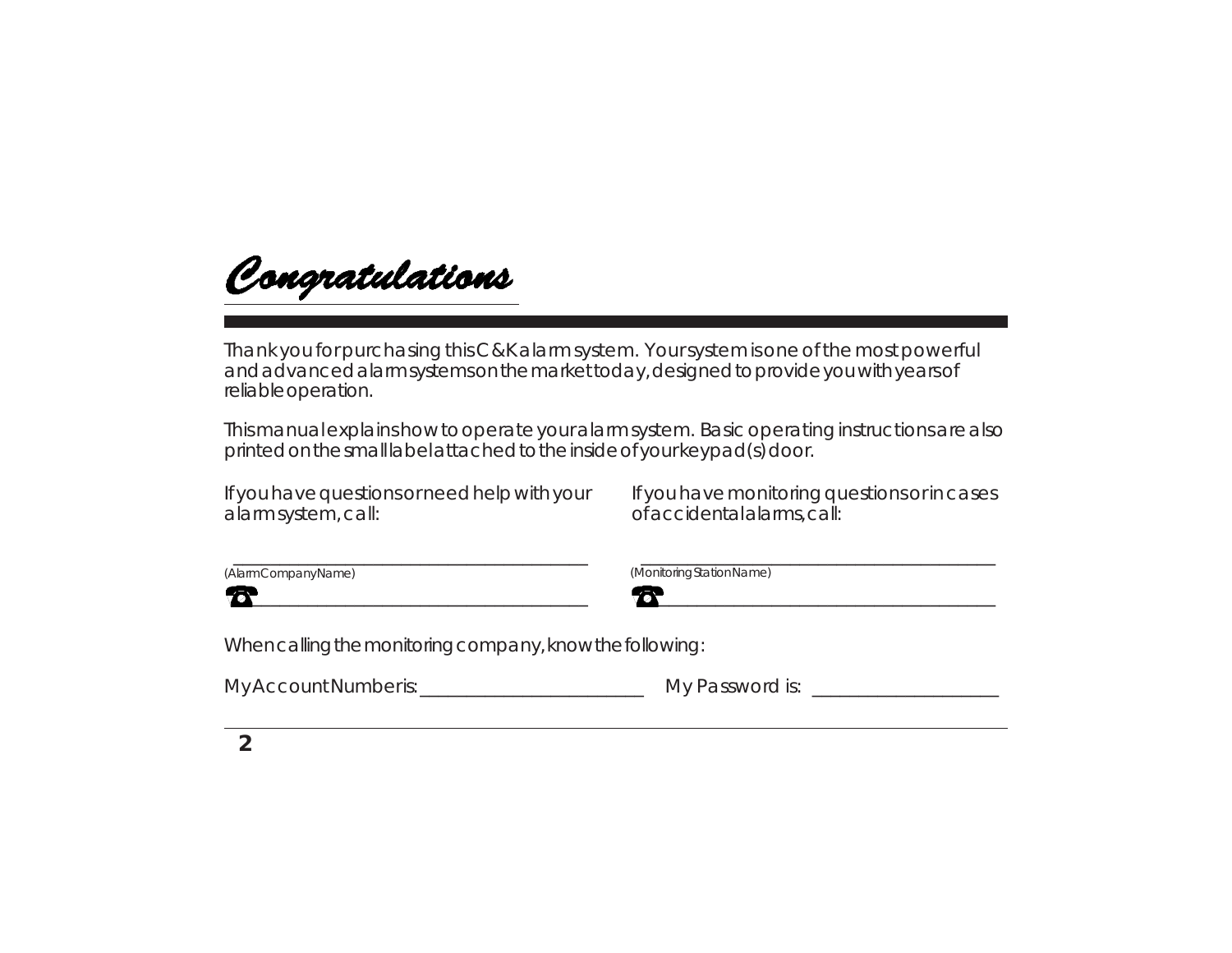|  |  | Table of contents |
|--|--|-------------------|
|--|--|-------------------|

| Changing a user PIN - System 238/238i  24-25  |  |
|-----------------------------------------------|--|
| Deleting a user PIN - System 238/238i  26     |  |
| Changing a user PIN - System 2316/2316i 27-28 |  |

| Deleting a user PIN - System 2316/2316i  29 |  |
|---------------------------------------------|--|
|                                             |  |
|                                             |  |
|                                             |  |
|                                             |  |
|                                             |  |
|                                             |  |
|                                             |  |
|                                             |  |
|                                             |  |
|                                             |  |
|                                             |  |
|                                             |  |
|                                             |  |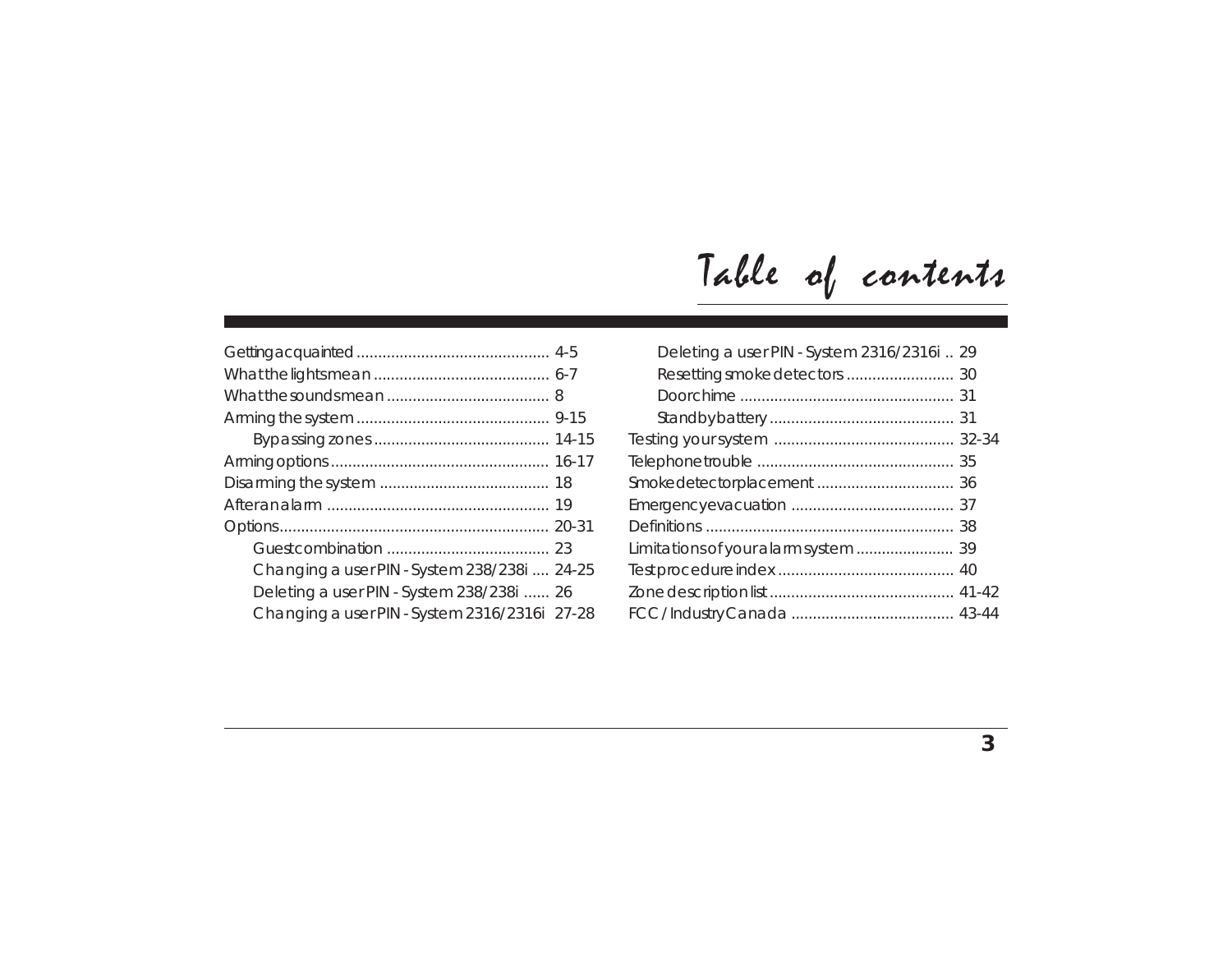Getting acquainted

#### **What your alarm system is...**

Your alarm system is made up of a control panel and several detection devices like motion sensors, magnetic contacts, and so on. Specific areas of detection are called zones. Zones can be programmed to have different characteristics. Some zones may be 24-hour zones, that is, they remain armed even when the alarm system is off. Zones used for fire detection, for example, are always 24-hour zones. In addition, some zones can be programmed to allow bypassing. When you bypass a zone, you temporarily remove it from the alarm system. **Always remember, however, that bypassed zones are not protected**.

#### **How your alarm system works...**

When a detection device is triggered, the status of its zone goes from normal to FAULTED. If armed, the control panel responds by reporting an alarm condition on site — flashing keypad lights, sounding bells — and if programmed, by transmitting an alarm signal over the telephone wires to a central monitoring station. The monitoring station then dispatches the appropriate authorities.

Some of your system's operations require you to enter your personal identification number (PIN) on the keypad. These include ARMING and DISARMING.

Along with its many other features, your system can be programmed to ARM INSTANTLY or to ARM WITH TIME DELAY (i.e., after giving you time to leave the premises).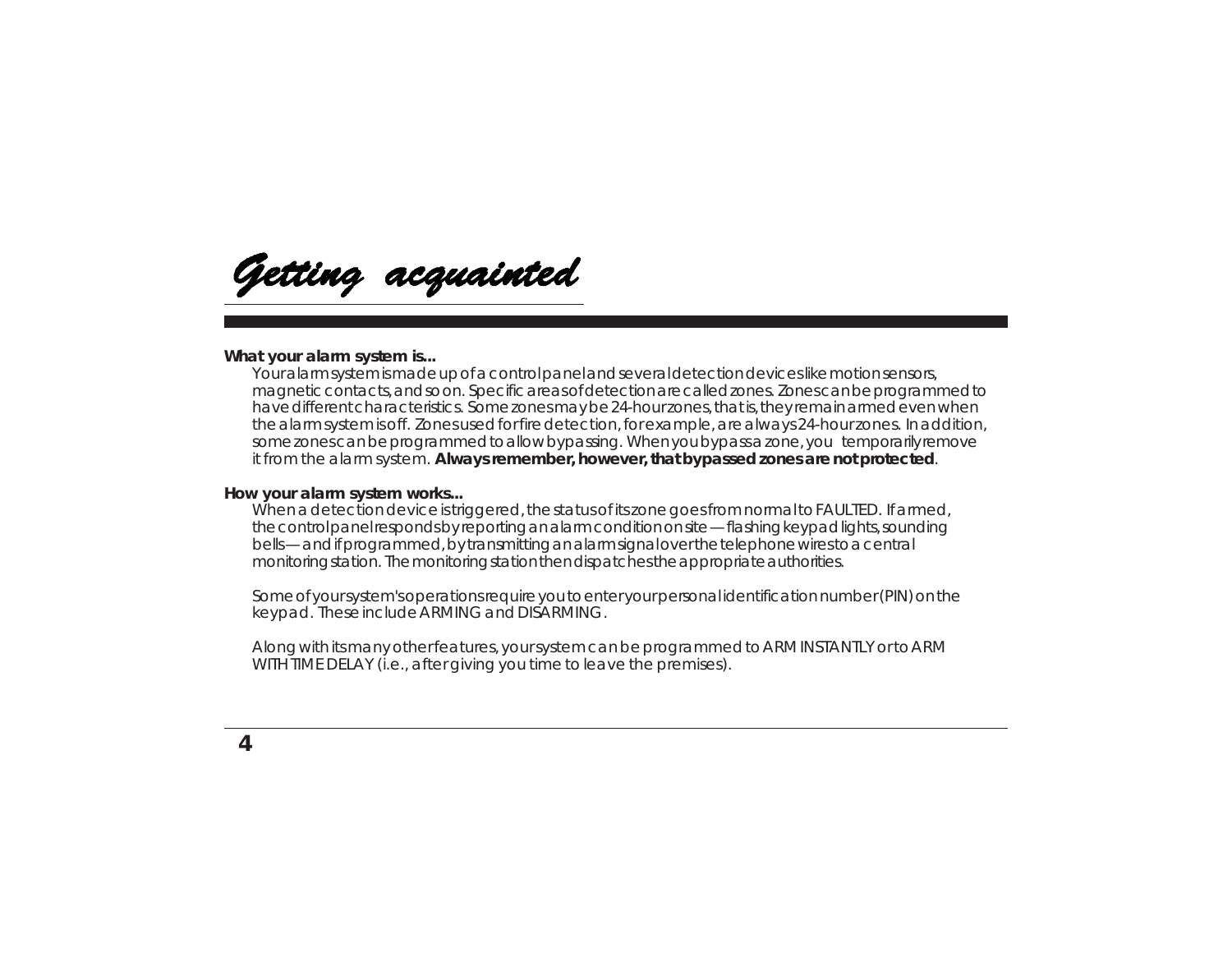Each alarm system in the 2300 family is designed to meet the specific needs of a variety of applications. Systems 238 and 2316 are designed for applications requiring protection of eight and sixteen zones, respectively.

Some of the available features of your alarm system are also optional, and will only be installed if appropriate for your installation. In addition, some system features will require you to enter your personal identification number (PIN).

As you read through this manual, watch for boxes like these:

- **•** If an optional feature has been installed in your system, its **OPTION INSTALLED** box will be checked.
- **.** If a feature of your system requires you to enter your personal identification number, its **PIN REQUIRED** box will be checked.



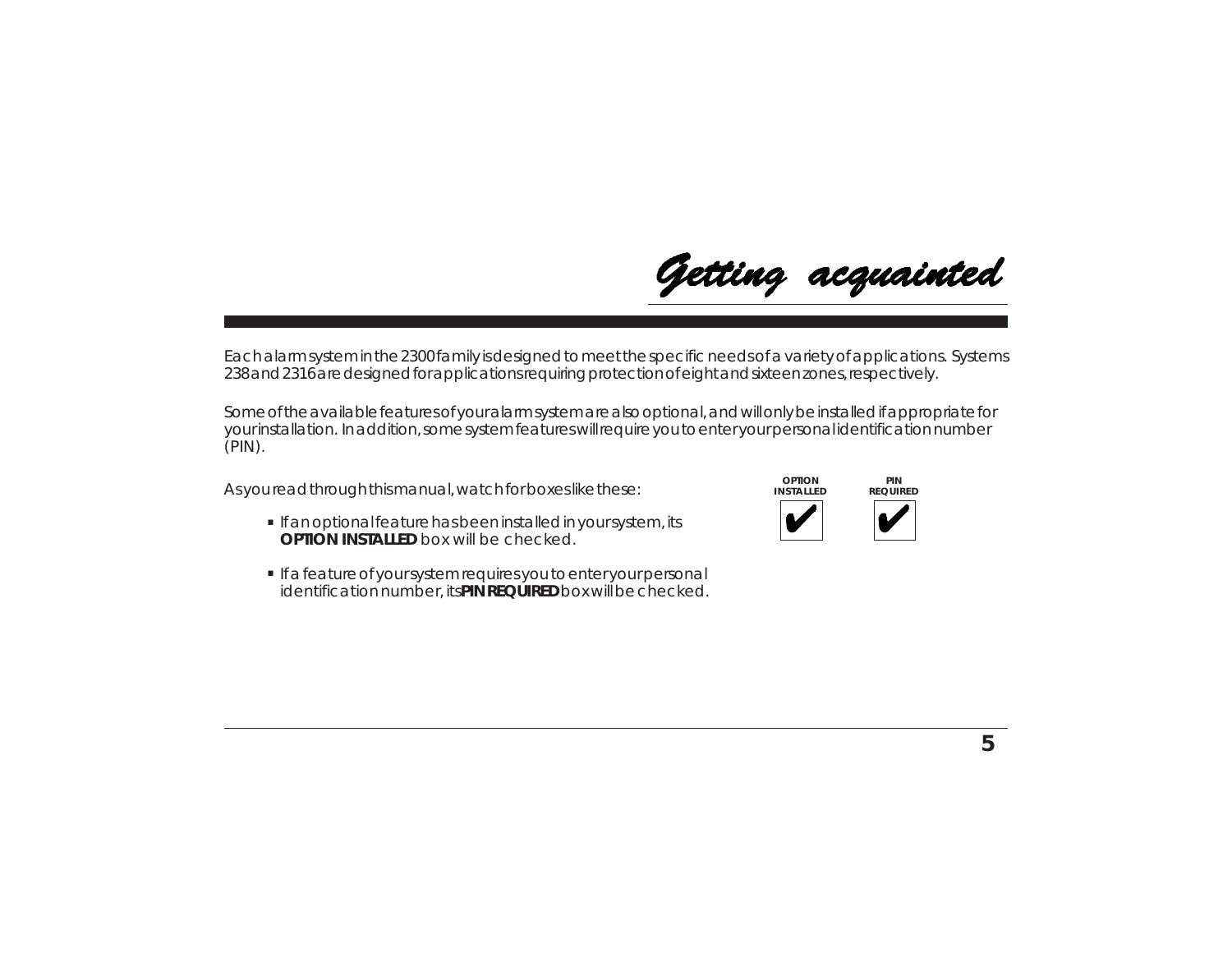# What the lights mean

|                                                                    | <b>POWER</b><br><b>LIGHT</b> | <b>READY</b><br>LIGHT  | LIGHT     | ARMED SERVICE ZONES<br>LIGHT | LIGHTS     | <b>REMARKS</b>                                             |  |
|--------------------------------------------------------------------|------------------------------|------------------------|-----------|------------------------------|------------|------------------------------------------------------------|--|
| <b>AC FAILURE</b>                                                  | off                          |                        |           | onsteady                     |            | Powerfail. System on battery.                              |  |
| <b>SYSTEM IS READY</b><br>(ALL ZONES NORMAL)                       |                              | onsteady               |           |                              |            | Readytoarm.                                                |  |
| <b>FAULTED ZONE</b><br><b>WHILE DISARMED</b>                       |                              | off                    |           |                              | onsteady   | One or more zones are faulted.                             |  |
| SYSTEM IS ARMED<br>(ALL PROTECTION ON)                             |                              | $\circ$ f <sup>*</sup> | onsteady  |                              |            | *Readylight will be on until system is armed.              |  |
| SYSTEM IS DISARMED<br>(ALL PROTECTION OFF)                         |                              | on*                    |           |                              |            | *Readylight is on if all zones are normal.                 |  |
| SYSTEM IS ARMED<br>WITH DELAY ZONES<br><b>CONVERTED TO INSTANT</b> |                              | off                    | slowflash |                              |            | Armed with $\ast$ 7 #.                                     |  |
| PERIMETER ARMED<br>WITH DELAYS INTACT                              |                              | slow flash             | onsteady  |                              | slowflash* | Armed with $\approx$ 4 #.<br>*Flashing zones are bypassed. |  |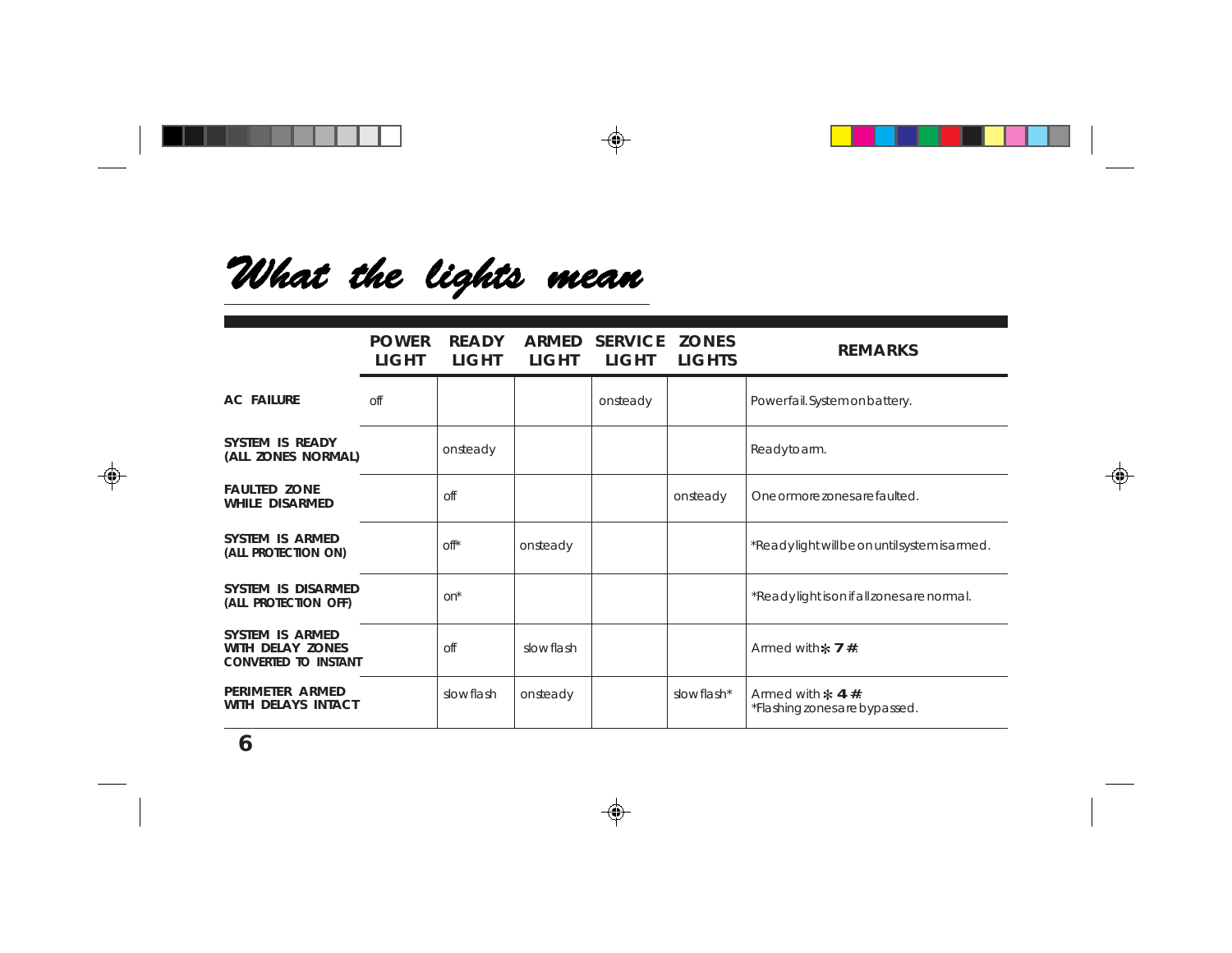What the lights mean

|                                                                           | <b>POWER</b><br><b>LIGHT</b> | <b>READY</b><br>LIGHT | <b>ARMED</b><br><b>LIGHT</b> | <b>SERVICE</b><br><b>LIGHT</b> | <b>ZONES</b><br><b>LIGHTS</b> | <b>REMARKS</b>                                                                   |  |
|---------------------------------------------------------------------------|------------------------------|-----------------------|------------------------------|--------------------------------|-------------------------------|----------------------------------------------------------------------------------|--|
| PERIMETER ARMED<br><b>WITH DELAY ZONES</b><br><b>CONVERTED TO INSTANT</b> |                              | slow flash            | slow flash                   |                                | slow flash                    | Armed with $\approx$ 4.7 #.<br>*Flashing zones are bypassed.                     |  |
| <b>ZONE TROUBLE</b>                                                       |                              |                       |                              | slow flash                     | slow flash                    | Service and zone in trouble.<br>Flash at the same rate.                          |  |
| ZONE(S) IS OR<br><b>WAS IN ALARM</b>                                      |                              | slow flash            | $on^*$                       |                                | fastflash                     | Analarm has occurred on this zone.<br>*Armed light is on if the system is armed. |  |
| <b>ZONE BYPASSED</b>                                                      |                              | slow flash            |                              |                                | slow flash                    | Ready and bypassed zone flash at the<br>samerate.                                |  |
| <b>LOW BATTERY</b>                                                        | slow flash                   |                       |                              | onsteady                       |                               | Callforservice.                                                                  |  |
| <b>BELL FUSE FAILURE</b>                                                  |                              |                       |                              | onsteady                       |                               | Callforservice.                                                                  |  |
| <b>WATCHDOG RESET</b>                                                     |                              |                       |                              | slowflash                      |                               | Panel has reset itself. System OK. To reset the<br>Service Light, press* 1 #.    |  |
| <b>COMMUNICATIONS</b><br><b>FAILURE</b>                                   |                              |                       |                              | fast flash                     |                               | Callforservice.                                                                  |  |
| <b>PROGRAMMING</b><br><b>MODE</b>                                         |                              | slowflash             | slow flash                   | slowflash                      |                               | System is in programming mode.                                                   |  |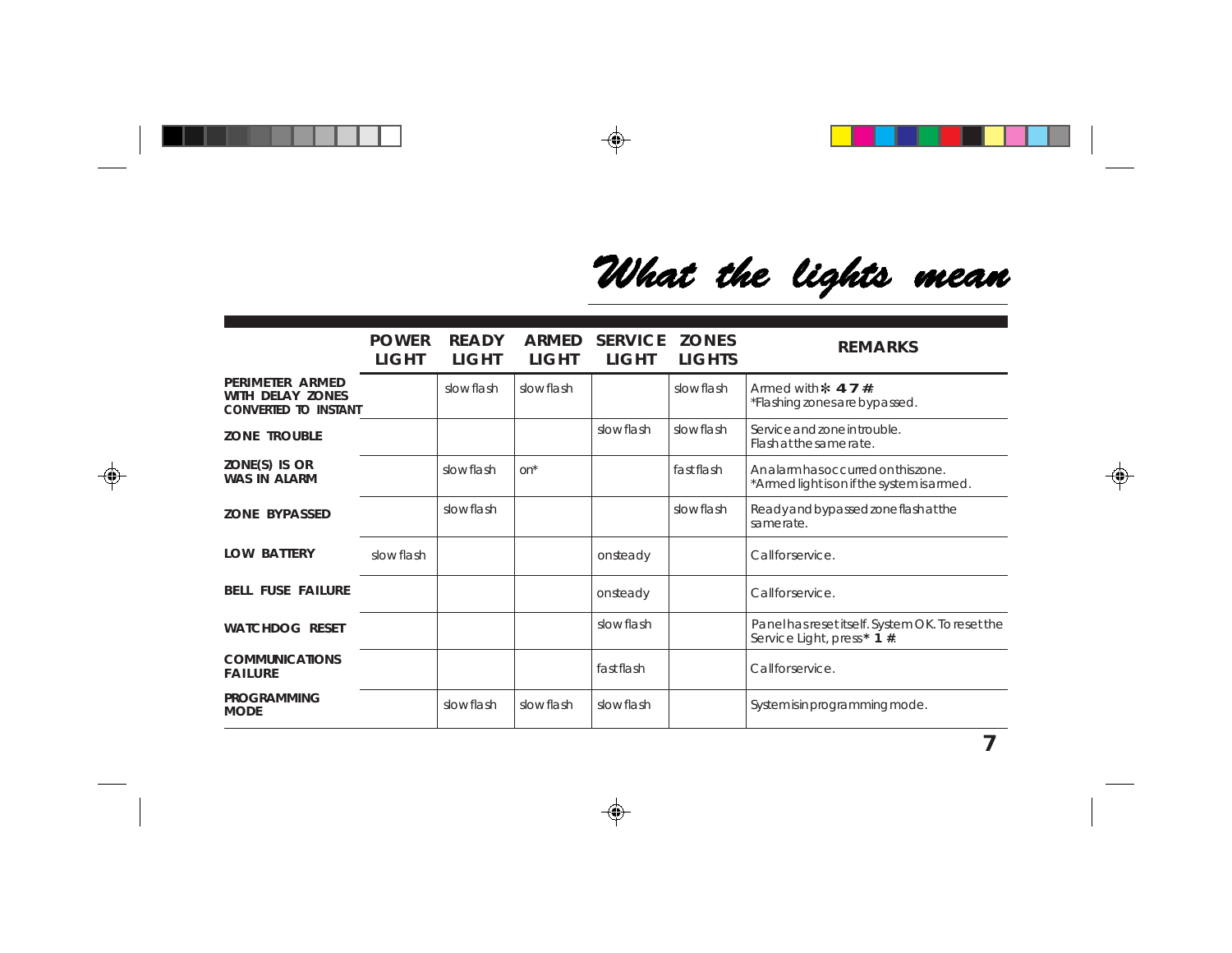## What the sounds mean

| <b>SOUND</b>                                        | <b>MEANING</b>                                                                                                                                                                              |
|-----------------------------------------------------|---------------------------------------------------------------------------------------------------------------------------------------------------------------------------------------------|
| 2beeps                                              | · system armed or disarmed<br>· successful central station test or battery test                                                                                                             |
| 5beeps                                              | · wrong PIN number entered<br>$\cdot$ invalid function<br>· unauthorizedcommandattempted<br>· errorchanging PIN number                                                                      |
| continuoustone, beeping fast for last tenseconds    | · entrydelaytime                                                                                                                                                                            |
| continuous beeping, speeding up for last tenseconds | $\cdot$ exit delay time                                                                                                                                                                     |
| 2secondbeep                                         | $\cdot$ doorchime<br>· ring back after closing report<br>· zonefaulted during walk-test                                                                                                     |
| chirping (1 second on, 4 seconds off)               | · chirp alert warning: system is armed, but a Delay zone is faulted; you<br>must disarm the system before entry delay expires or alarm will occur<br>· zone programmed to chirp is in alarm |
| continuoustone                                      | · zone programmed for steady bell or siren is in a larm<br>· circuit malfunction (trouble on supervised loops only)                                                                         |
| pulsed tone (2 seconds on, 2 seconds off)           | · zone programmed for pulsed bell or siren is in a larm                                                                                                                                     |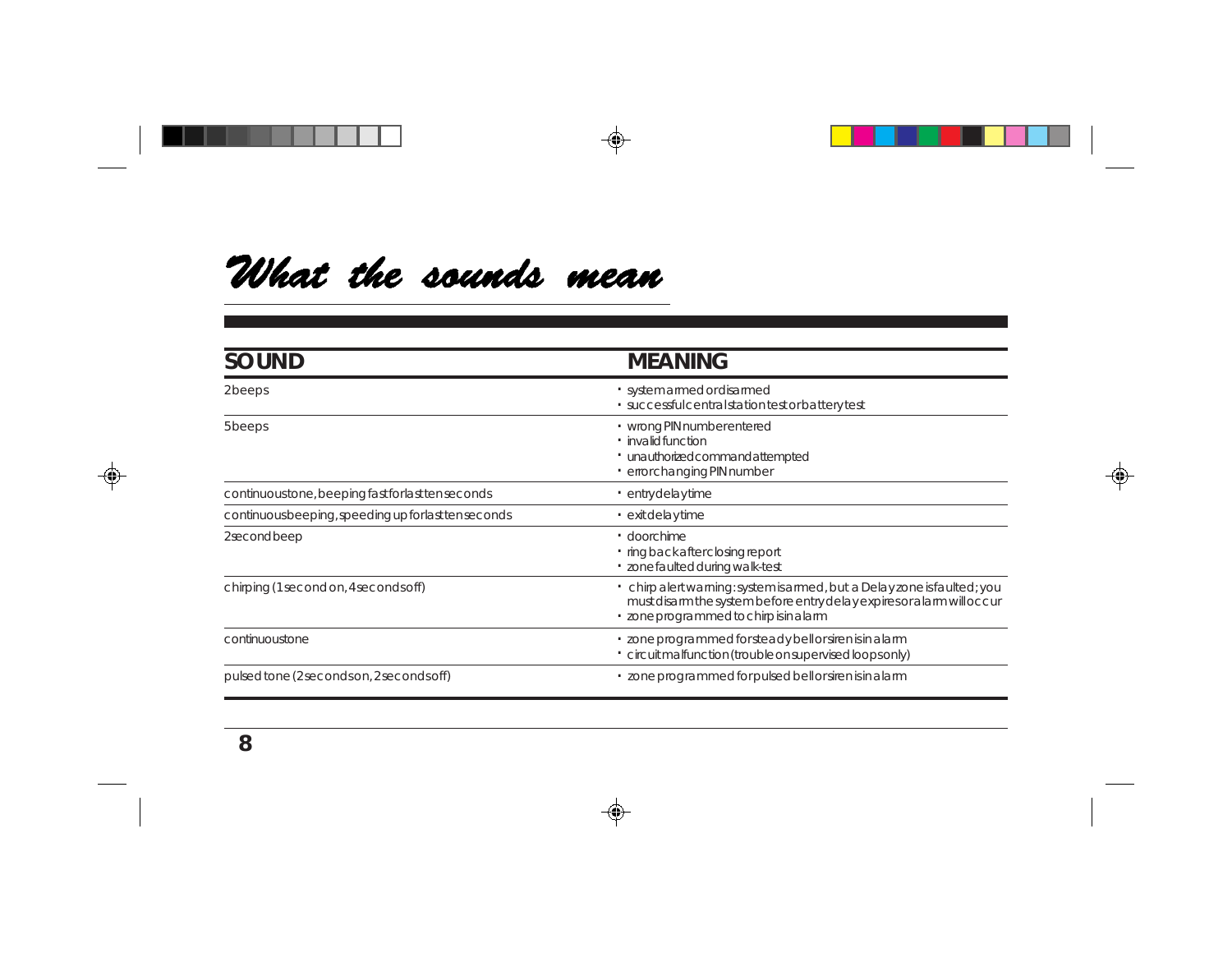Arming the system

### **TO ARM THE SYSTEM:**

### **Make sure the green READY light is on**.

If the READY light is not on, the red ZONE lights will indicate which zone(s) are faulted. **.** Faulted zones must be cleared or bypassed before the system can be armed. For more information, refer to the sections Bypassing Zones and After An Alarm.



#### **Enter your PIN and push the # key**.



- Your PIN number can be from two to five digits long. **.**
- Don't pause for more than 5 seconds while entering the digits or the control panel will **.** reject your PIN number.
- If you make a mistake while entering your PIN number, the keypad will beep five times. **.** After the fifth beep, enter your PIN number again.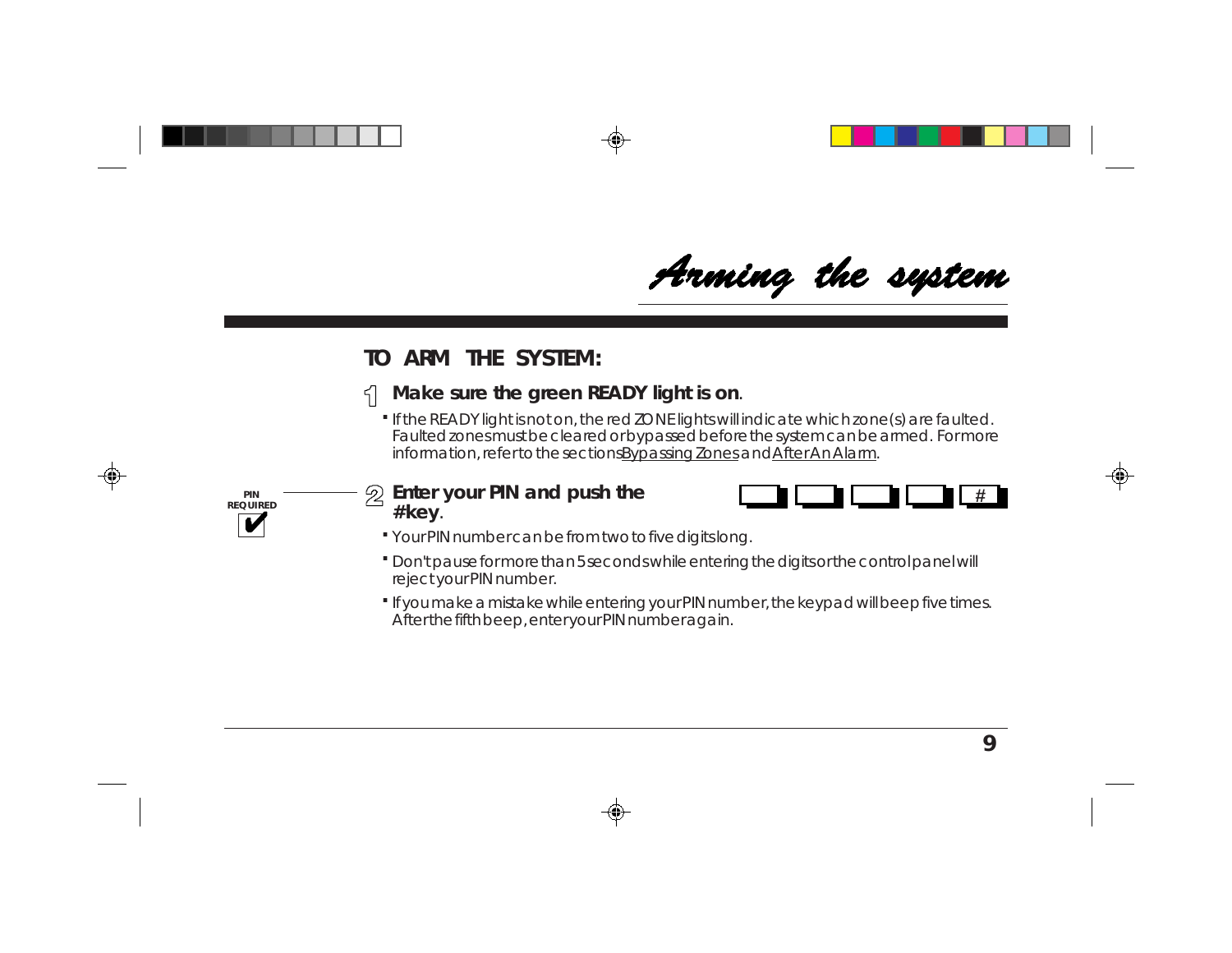Arming the system

#### **Make sure the red ARM light comes on**.

The keypad will beep twice to confirm that the system is armed. **.**



- The exit delay time can be programmed from 10 seconds to 150 seconds. **.**
- If the EXIT PRE-ALARM option is installed, the keypad will beep slowly until 10 seconds before the delay time expires, then rapidly for the last 10 seconds.
- **.** Once the exit delay time has expired, the keypad will beep twice to confirm that the system is armed.

The rest of the ARMING THE SYSTEM section explains how to bypass zones before arming the system, as well as certain arming options our installer can install. However, it's important for you to remember that no matter how your system is programmed, **you will always disarm it in the same way: enter your PIN, then push the # key**.

#### **. OPTION INSTALLED**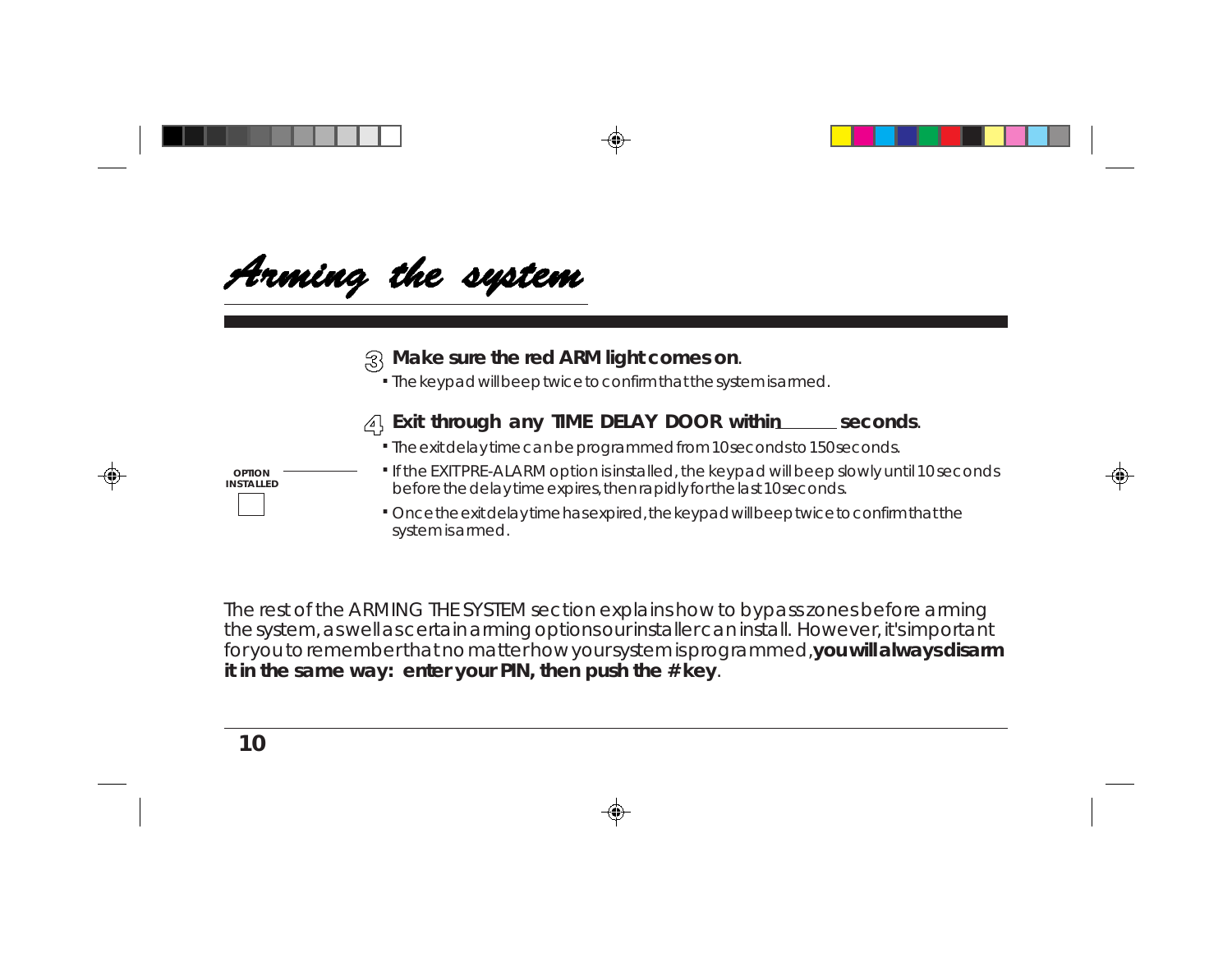**#**

### **INSTANT ARMING**

Instant Arming converts all time delayed zones to **INSTANT** zones.

**Make sure the green READY light is on.** 5

push the  $\star$  key, enter the digit "7",

**Enter your PIN (if required),**

**then push the # key.**

- **PIN REQUIRED**
- The red ARM light will flash while the system is instant armed. **.**

The keypad will beep twice to confirm that the system is armed. **\*.**

- **CAUTION:** When the system is Instant Armed, you will not be able to enter through any rs i perimeter door or walk through any protected area without setting off an alarm.
	- Bypassing interior zones will allow you to move about freely inside the premises while the **.** system is armed. Refer to BYPASSING ZONES on page 14.



**7**

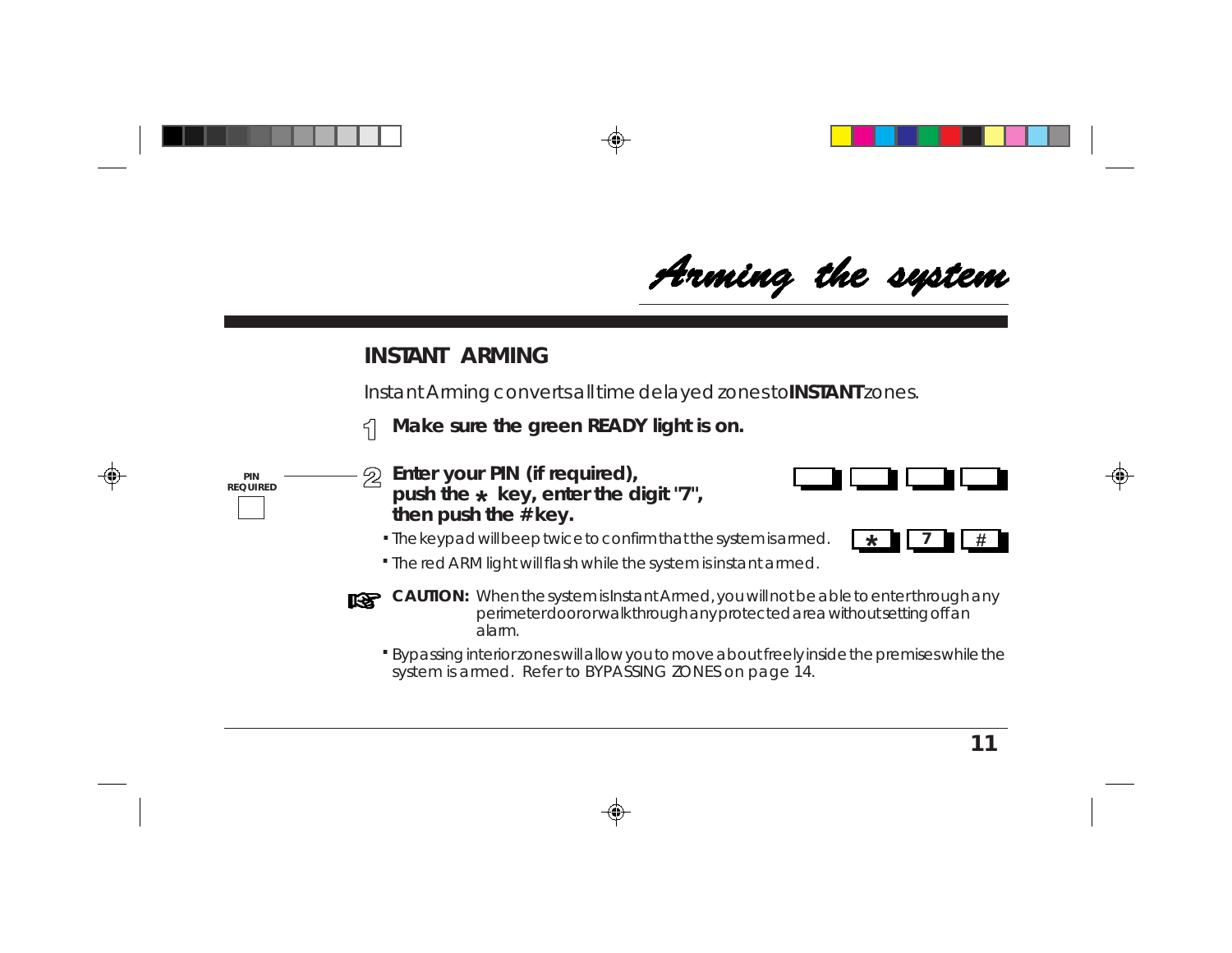Arming the system

### **HOME ARMING**

Home Arming arms perimeter zones, while bypassing interior zones (except 24-hour zones).

**Make sure the green READY light is on.** 5



 $\mathfrak{D}$ **Enter your PIN (if required),** push the  $\star$  key, enter the digit "4", **then push the # key.**



- **.** The keypad will beep twice to confirm that the system is armed.
- Home Arming allows you to move about freely inside the premises while the system is **.** armed.
- When the system is Home Armed, you can enter the premises without setting off an **.**alarm through a delayed entry zone. (Don't forget to disarm the system after entry!)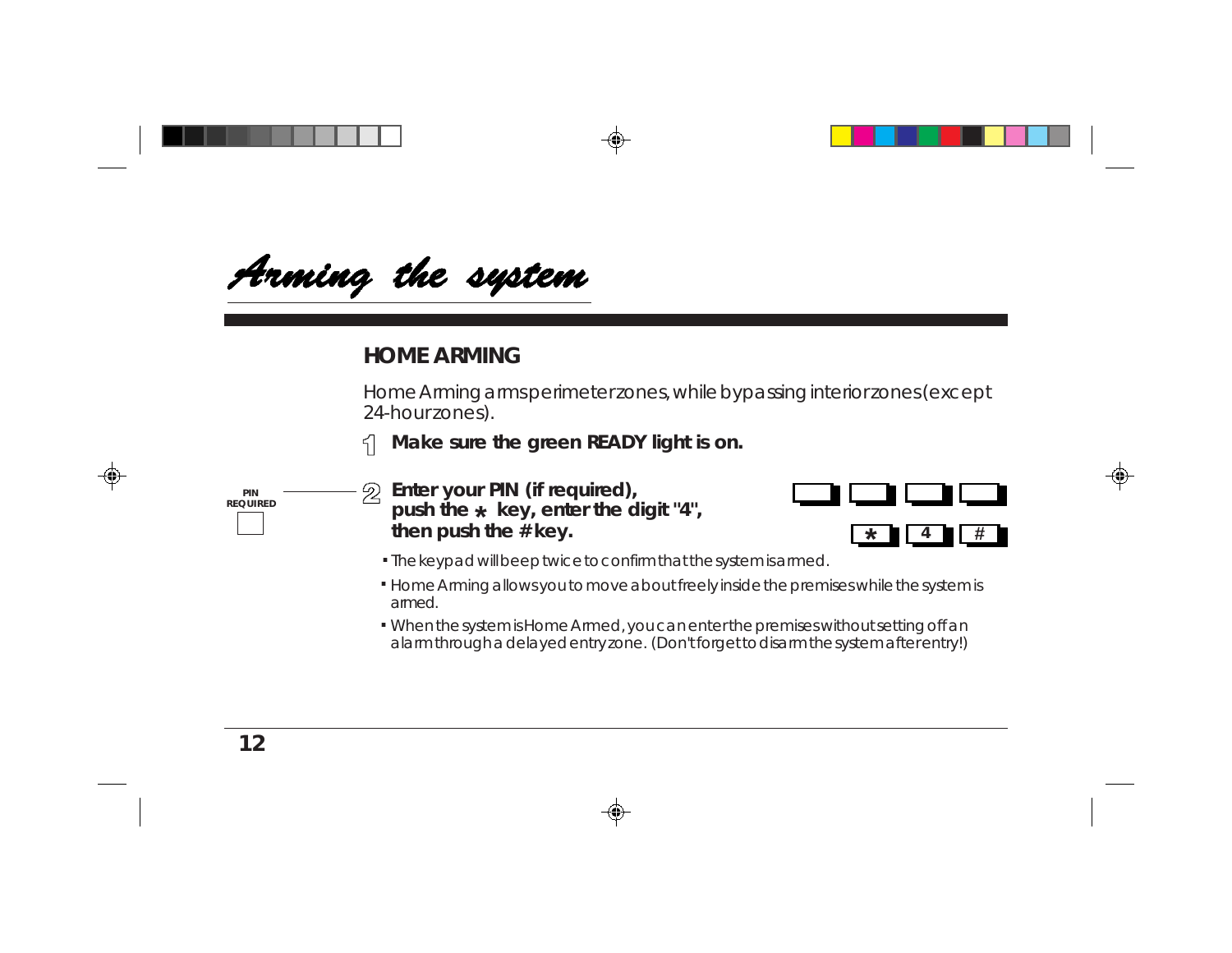Arming the system

### **INSTANT HOME ARMING**

Instant Home Arming arms perimeter zones, and bypasses interior zones (except 24-hour zones). Entry time delays are converted to INSTANT.

**Make sure the green READY light is on.**  $\leq$ 



- **Enter your PIN (if required),** 2 push the  $\star\,$  key, enter the digit "7", **the digit "4", then push the # key.**
	- **.** The keypad will beep twice to confirm that the system is armed.





**CAUTION:** When the system is Instant Home Armed, you will not be able to enter through any perimeter door without setting off an alarm.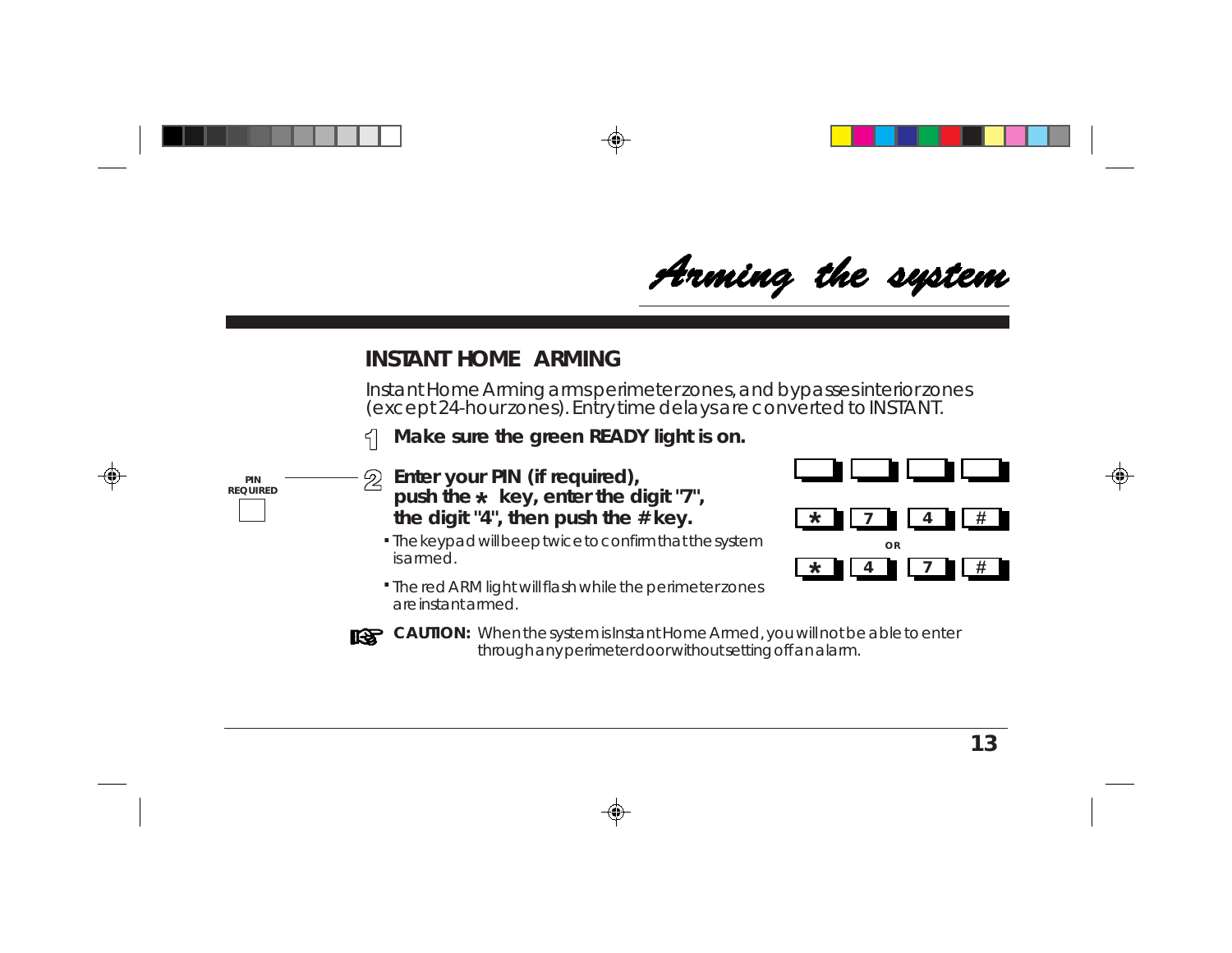Arming the system

### **BYPASSING ZONES**

This procedure allows you to bypass one or more zones while your system is DISARMED1.



**NOTE:** System programming determines which PINs can bypass zones, also which zones can be bypassed. To learn if a zone can be bypassed, see the ZONE DESCRIPTION LIST on pages 41-42.





ZONE #

**Push the <b>Q** key, enter the zone to be **bypassed, then push the # key.**

**1NOTE:** Zones can be also be bypassed by remote programming. When remote programming is used, the system can either be armed or disarmed.

**PIN REQUIRED**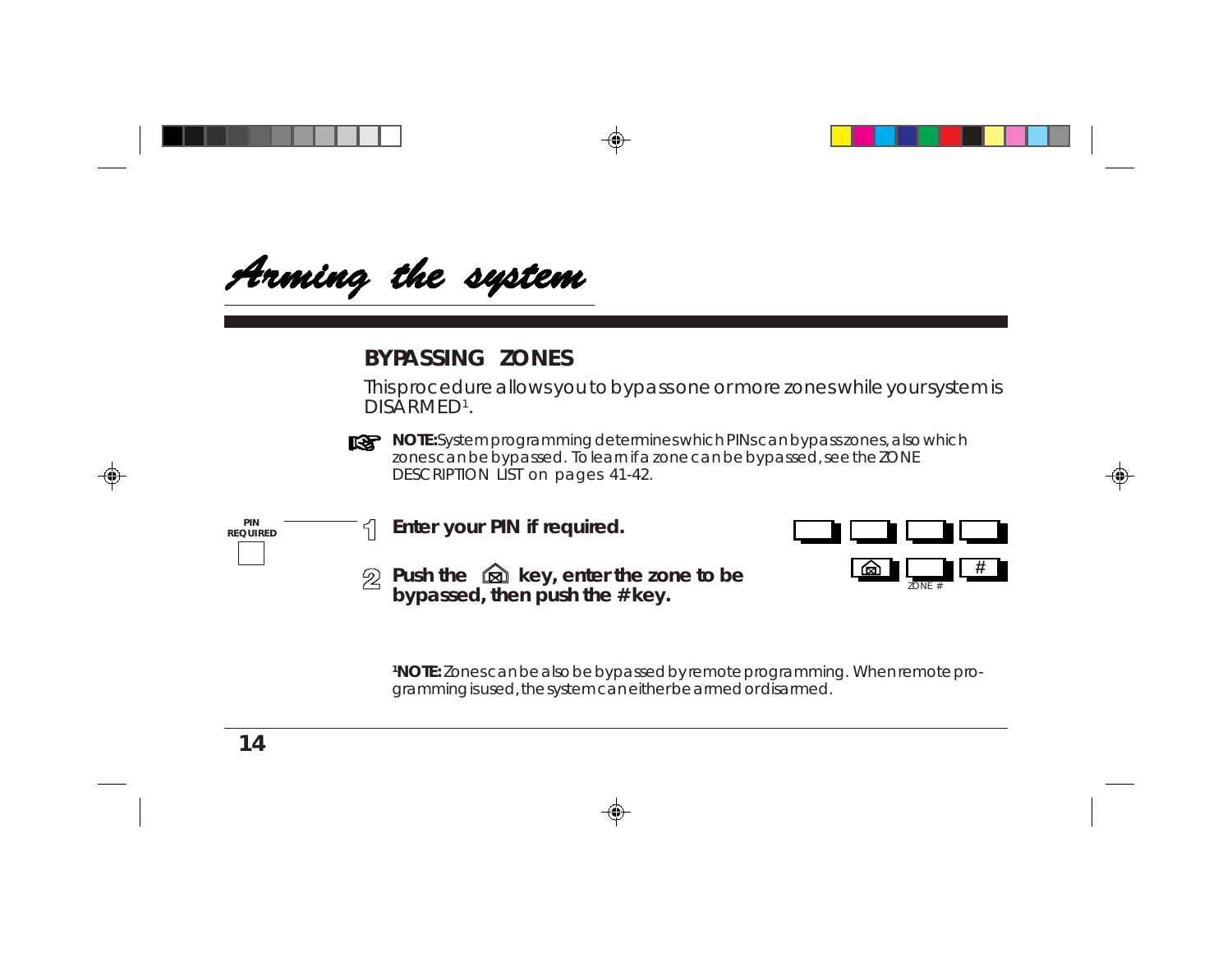Arming the system

**PIN REQUIRED** **. To bypass more than one zone:** enter your PIN (if required), push the  $\otimes$  key, enter the first zone to be bypassed, push the  $\bigotimes$  key again, enter the next zone to be bypassed, and so on. When the last zone to be bypassed has been entered, push the # key.



- To indicate that zones have been bypassed, the READY light and the ZONE light will **.** flash slowly. The red ZONE lights of all bypassed zones will flash to remind you that **bypassed zones are not protected**.
- **. The procedures for adding a bypass and removing a bypass are identical**. To remove a bypass: enter your PIN, push the  $\otimes$  key, enter the zone from which the bypass is to be removed, then push the # key.
- When you have finished bypassing zones, arm the system by entering your PIN and **.** pushing the # key.



**NOTE:** Disarming your alarm system **REMOVES** all bypasses (except 24-hour zones).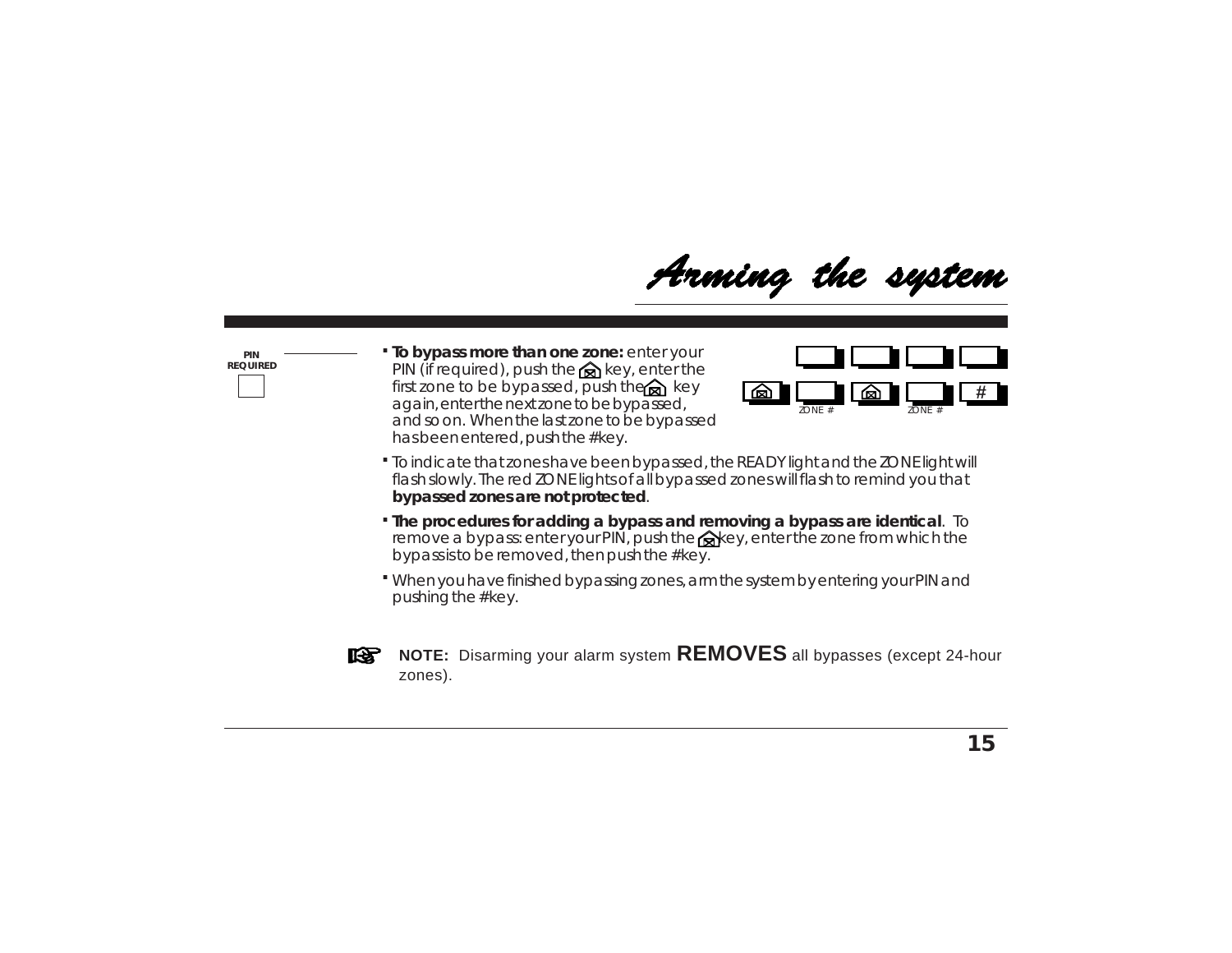

Your alarm system has been programmed for one of the following three arming types:

#### **OPTION INSTALLED**

#### **GOOF-PROOF ARMING**

If any zone other than a 24-hour zone is faulted (open window, malfunctioning sensor, etc.), your system will not arm. You will not be able to arm the system until the faulted zone is cleared or manually bypassed.



#### **FORCE ARMING**

Any zone (except for 24-hour zones) that is violated after the EXIT DELAY time has expired will be automatically bypassed until the system is disarmed. **Warning: bypassed zones are not protected**.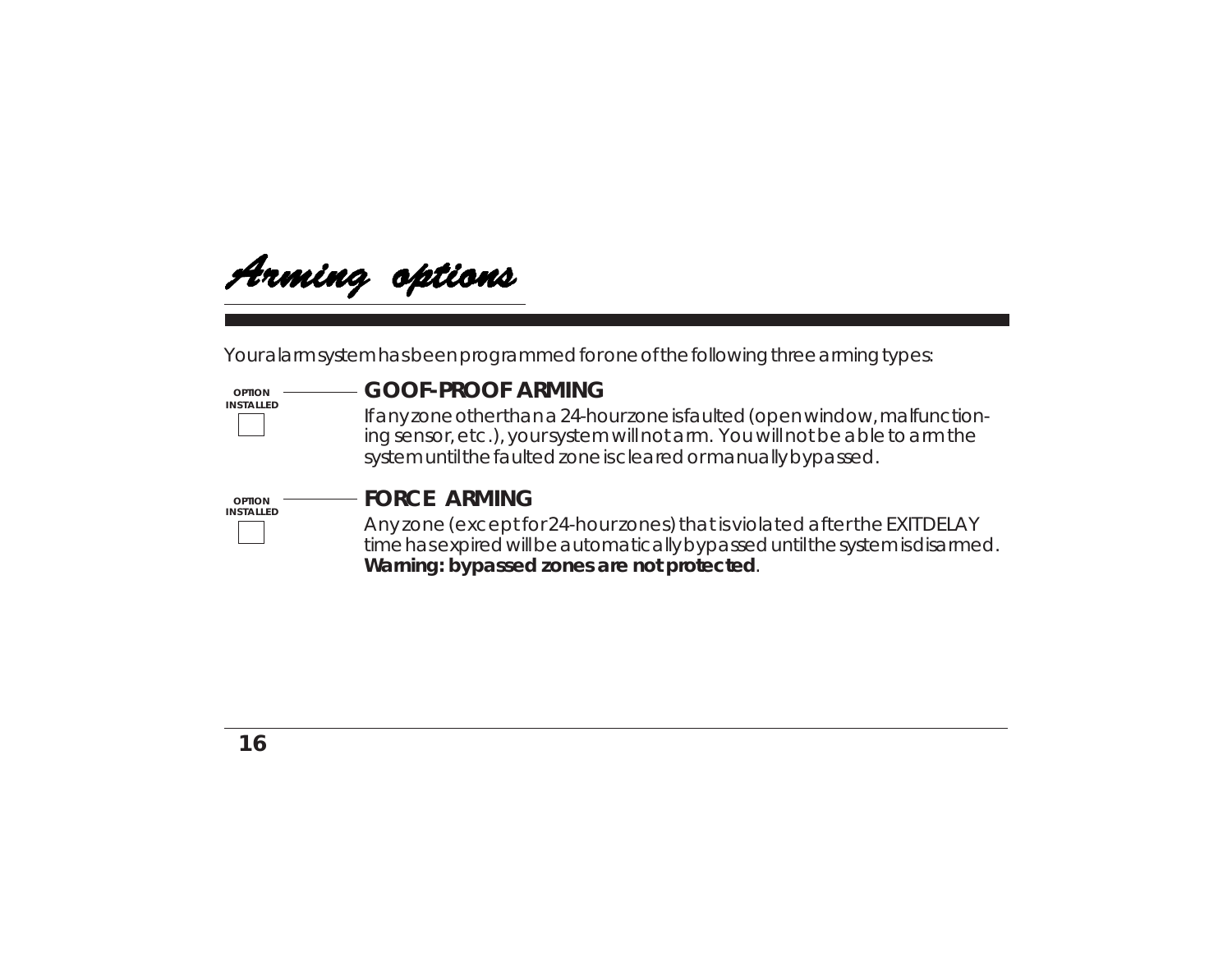Arming options

#### **OPTION INSTALLED**

### **CHIRP ALERT**

The system will arm even if delay zones are faulted at the time of arming. If a zone is still faulted when the EXIT DELAY time expires, the bell/siren will begin to chirp. The chirping will continue for the duration of the ENTRY DELAY time. You must re-enter the premises and disarm the system before the ENTRY DELAY time expires or an alarm will occur.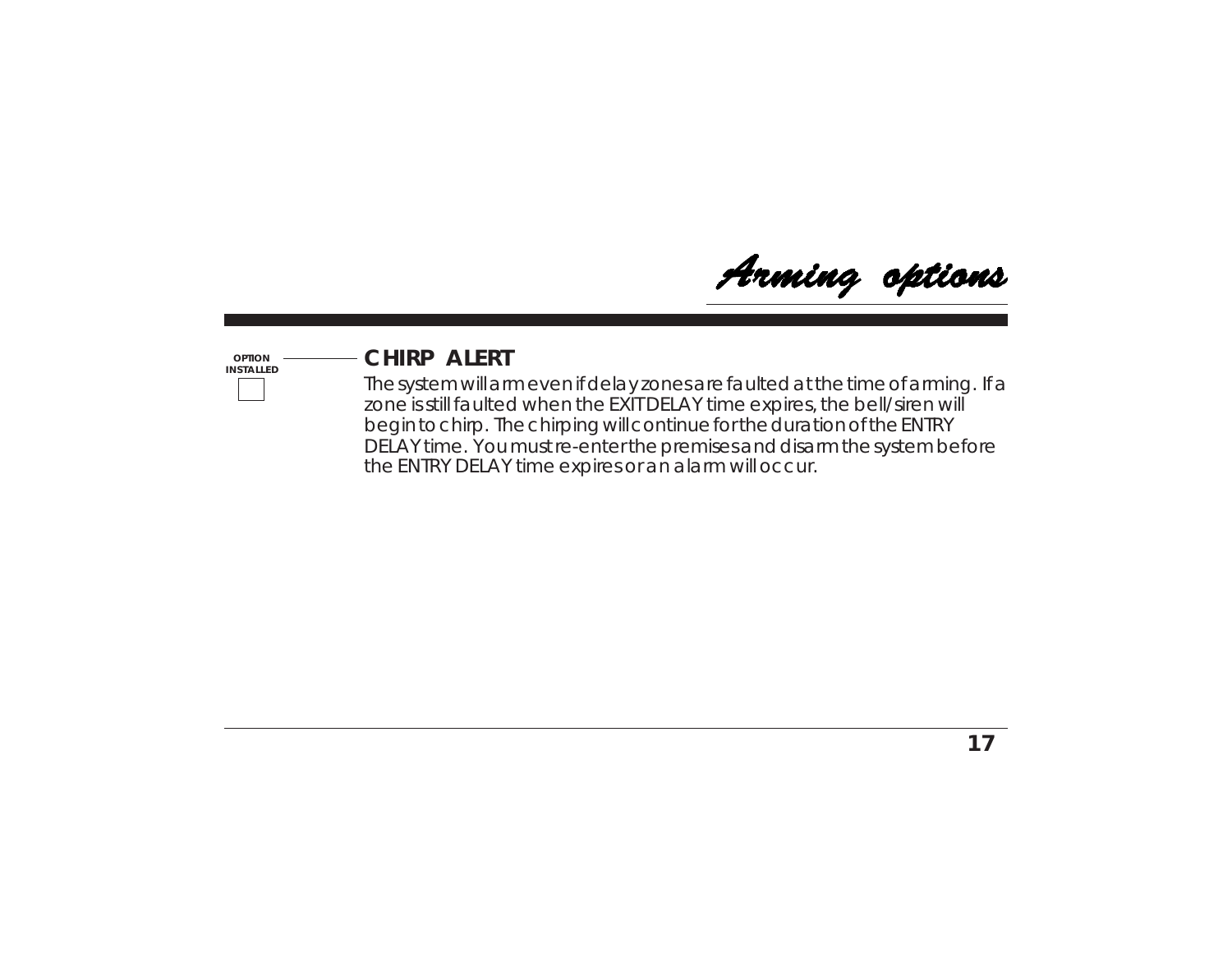

#### **TO DISARM THE SYSTEM:**

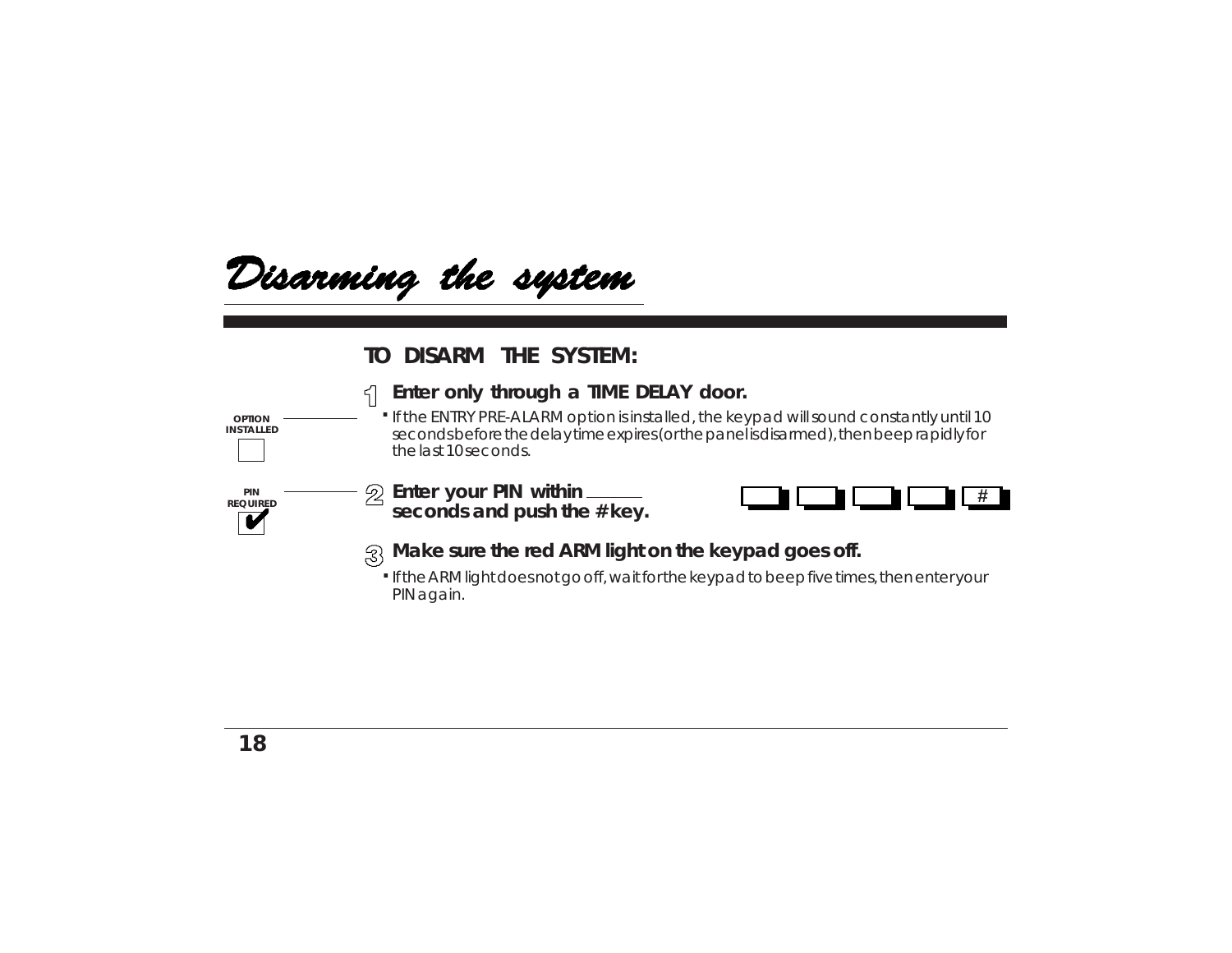After an alarm

#### **AFTER AN ALARM OCCURS:**

**Enter your PIN and push the # key.**

**PIN REQUIRED**



- This will silence the siren/bell and disarm the system. **.**
- The red ZONE lights on the keypad will flash to help you remember **.** where the violations occurred.
- $\mathcal{D}$  If this is a false alarm and no emergency response is needed, call **our central station IMMEDIATELY at <b><sup>th</sup> cancel the alarm.**
	- Write down the number of the triggered zones to help us service you. **.**
- **Clear the alarm memory and red ZONE lights** by pushing the  $\star\,$  key, entering the digit "1", **then pushing the # key.**

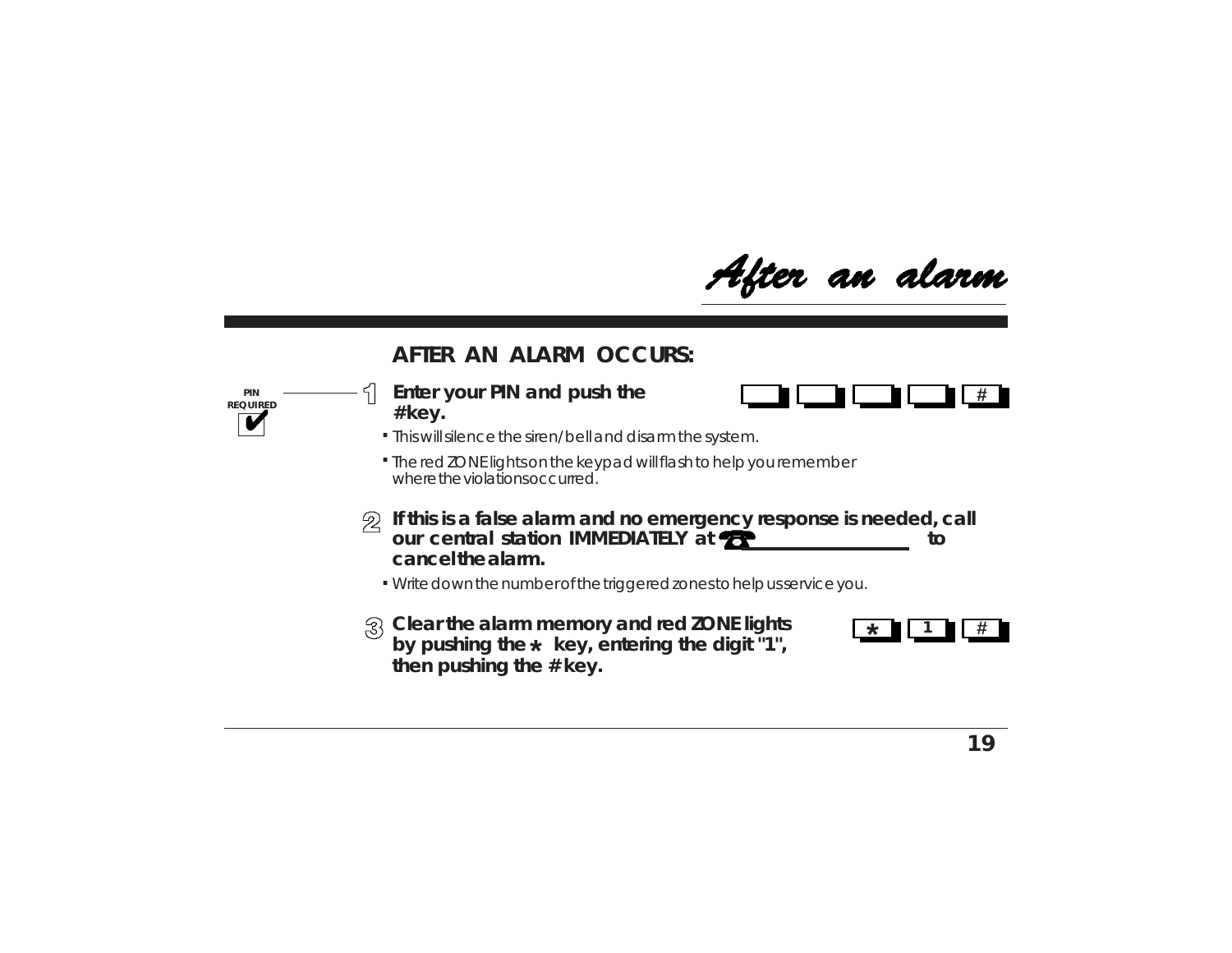

With this option installed, your alarm system will transmit alarm signals to our central station.



**OPTION INSTALLED**

**OPTION INSTALLED**

### **EMERGENCY KEY**

Holding the  $\triangle$ key down for three seconds will trigger an alarm. The keypad will beep twice to confirm the alarm condition.





**NOTE:** The System 238 and System 2316 have not been investigated by Underwriters Laboratories for compliance with UL1637, Home Health Care Signalling Equipment.

**FIRE KEY**

When this option is installed, holding down the  $\mathbb{C}^{\prime\prime}$  key for three seconds will trigger an alarm. The keypad will beep twice to confirm the alarm condition.

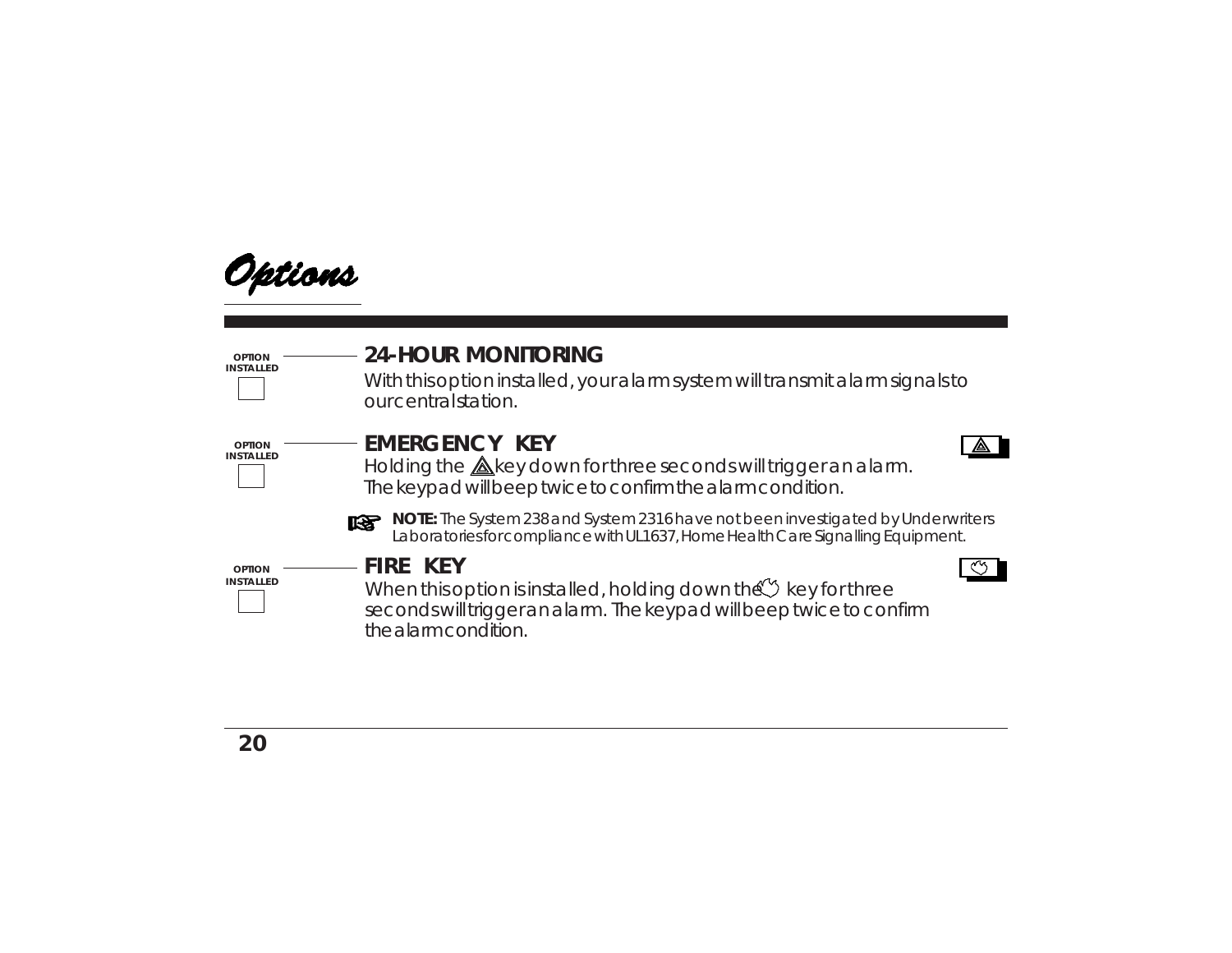

#### **POLICE/PANIC KEY**



When this option is installed, holding down the  $\widetilde{\hspace{0.1cm}}$  key for three seconds will trigger an alarm. The keypad will beep twice to confirm the alarm condition.



**OPTION INSTALLED**

#### **DURESS ALARM** (238 and 2316 ONLY)

Should an intruder force you to turn your security system off or on, you can send a silent DURESS signal to our central station by adding or subtracting "1" from the last digit of your PIN. For example, if your PIN is 1-2-3-4, entering 1-2-3-**3** OR 1-2-3-**5** will trigger a silent alarm. Your system will appear to be operating normally. There will be no indication of an alarm condition.

- If your PIN ends with a "0", entering "9" or "1" instead of the "0" will trigger a **.** DURESS signal.
- If your PIN ends with a "9", entering "8" or "0" instead of the "9" will trigger a **.** DURESS signal.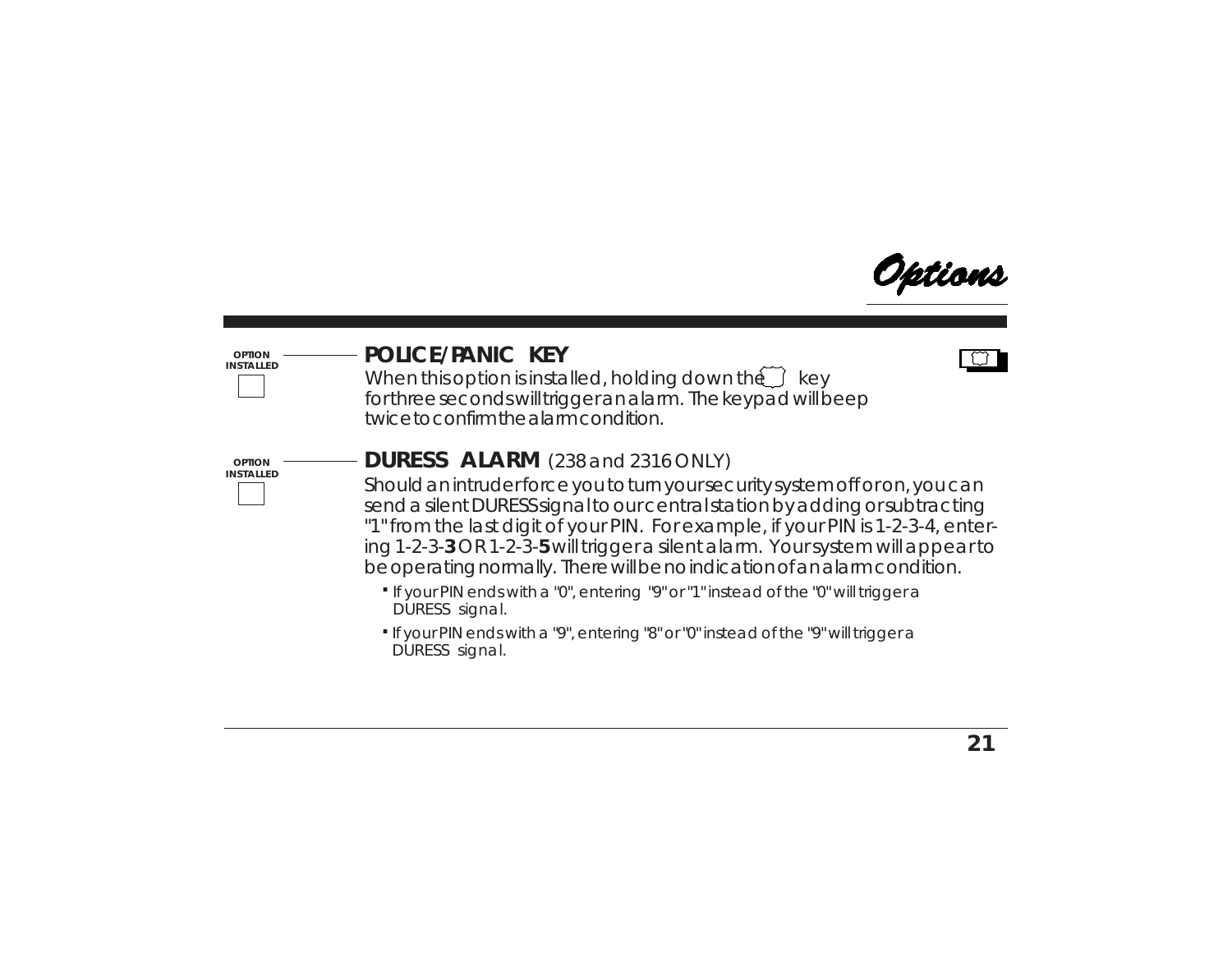

**OPTION**

### **DETION** ———————————**DURESS ALARM** (238i and 2316i ONLY)

Should an intruder force you to turn your security system off or on, you can send a silent DURESS signal to our central station by entering **User Code 7**  a code designed exclusively for a DURESS signal. Your system will appear to be operating normally. There is no indication of an alarm condition.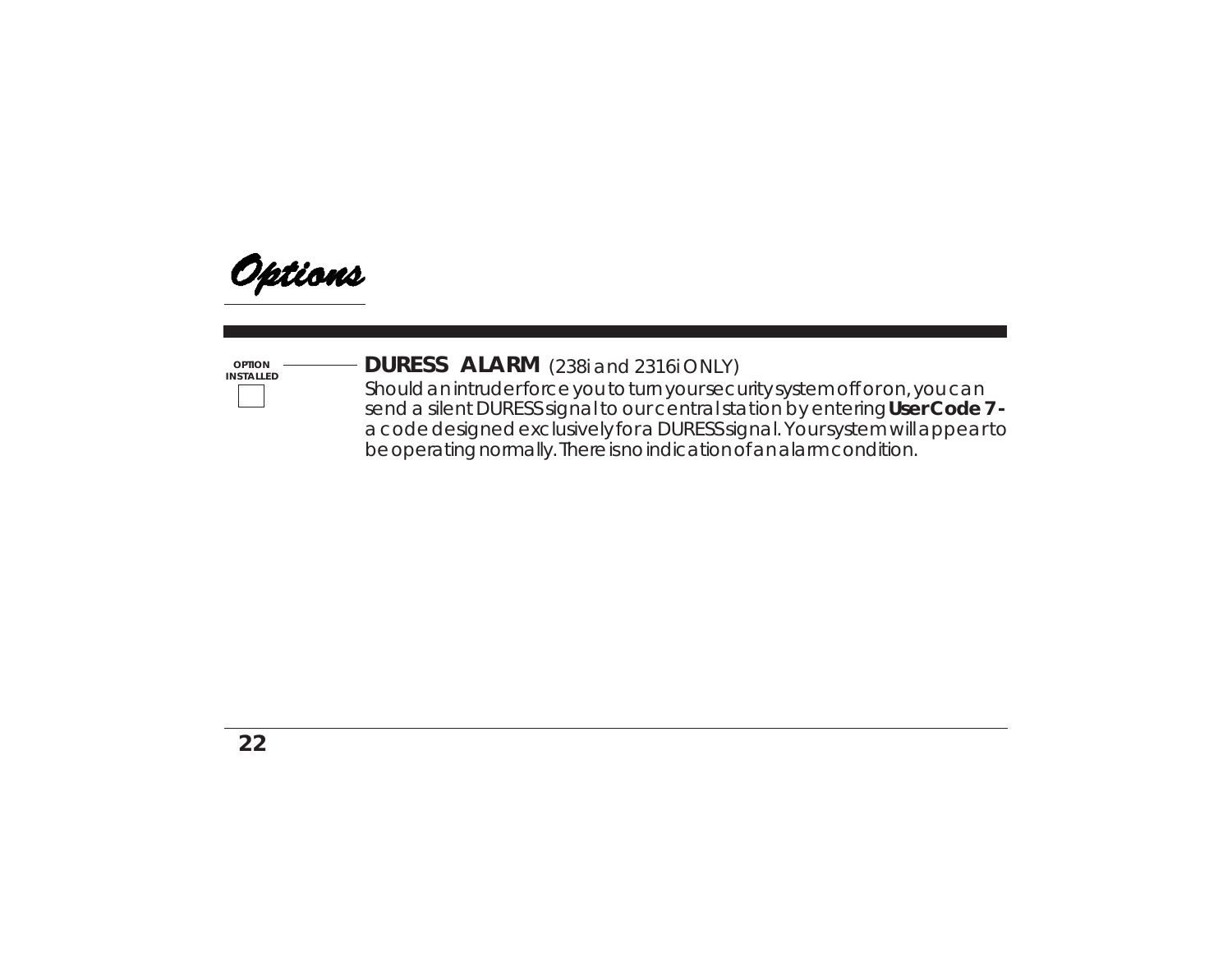

#### **OPTION INSTALLED**

### **GUEST COMBINATION**

The SYSTEM 238 can store up to 8 PINs, and the SYSTEM 2316 can store up to 32 PINs. In both systems, PIN #8 can be programmed as a GUEST COMBINATION that will only be valid for a specified number of successive days. The countdown of days begins the first time the GUEST COMBINATION is used.

**NUMBER OF DAYS GUEST COMBINATION IS VALID**

Once the time expires, the GUEST COMBINATION will have to be reprogrammed before **.** it can be used again.



### **RING BACK AFTER CLOSING**

When this option is installed, the bell/siren will sound for two seconds after the system is armed.

If your system is programmed to send closing reports to a monitoring station, ring back **.**occurs after the signal is sent and acknowledged; otherwise, ring back occurs when the exit delay expires.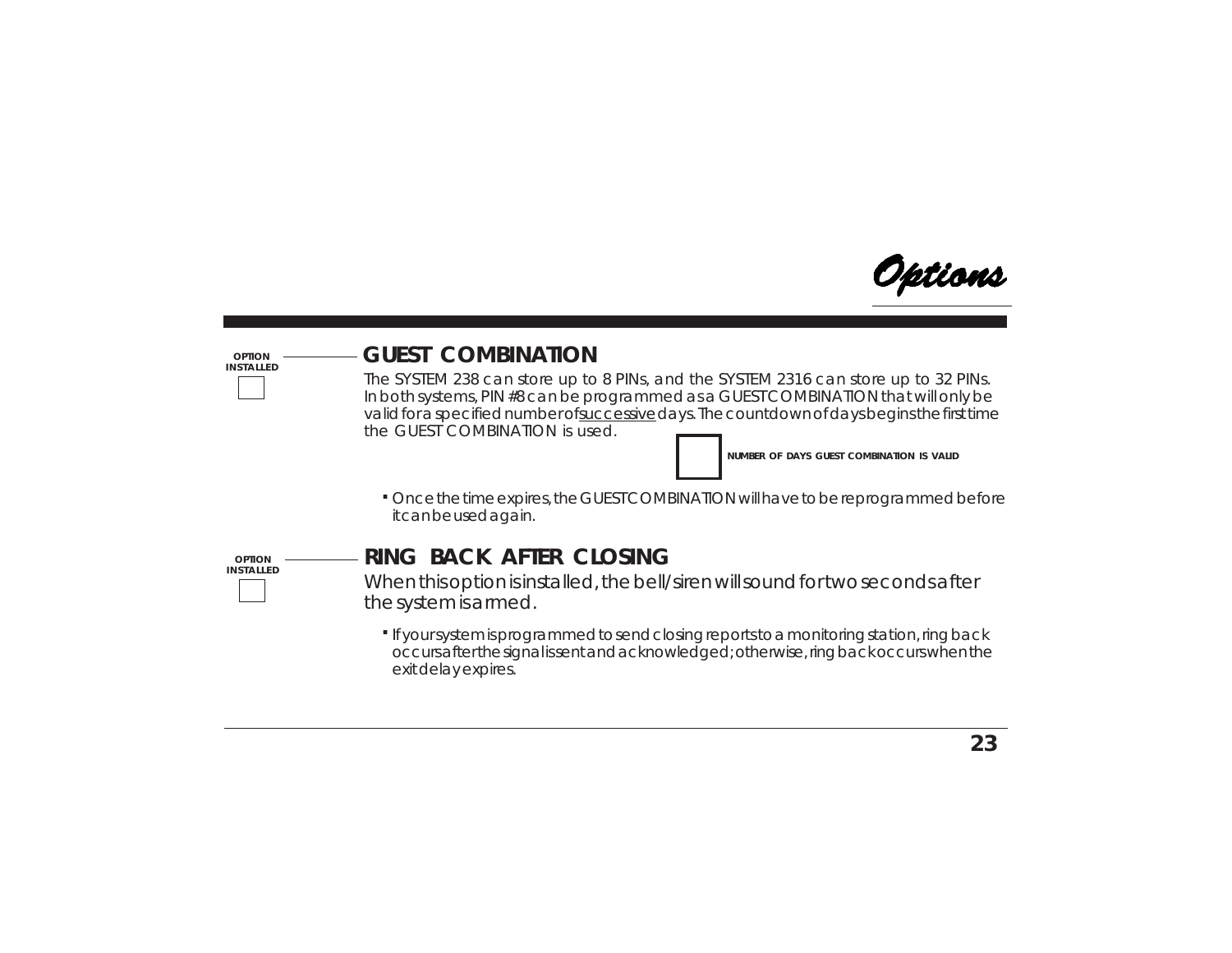

### **CHANGING A SYSTEM 238 AND 238i USER PIN**

User 1 can use his Master PIN to change the PINs of Users 1 - 8.

**MASTER PIN REQUIRED**

- **\* key, enter the digit "0", then push the # key.Enter your Master PIN, push the**
- **.** The READY, ARMED and SERVICE lights will flash slowly to indicate programming mode.
- **Enter the new PIN and push the # key.**





**.** The new PIN can be from two to five digits long, **but must start with the same first digit as the old PIN**.

#### **Enter the new PIN again and push the # key.**



If the new PIN is accepted, the keypad will beep twice. If you make a mistake while programming, or if the system rejects the new PIN, the keypad will beep five times.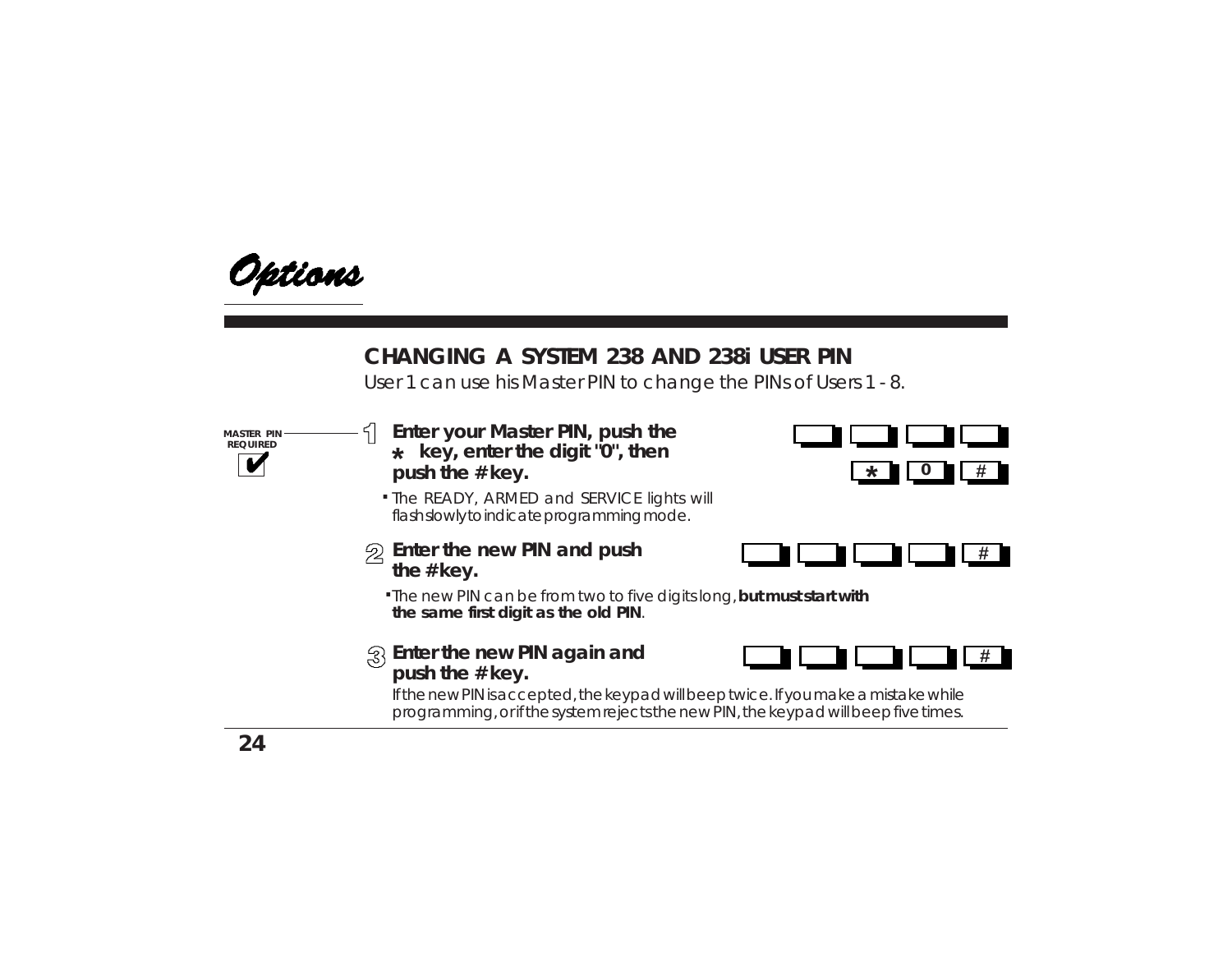

#### **Exit the programming mode by pushing the key, then the # key. \***



#### **Make sure the new PIN works.**

After leaving the programming mode, Arm and Disarm your system to ensure that the new PIN functions properly.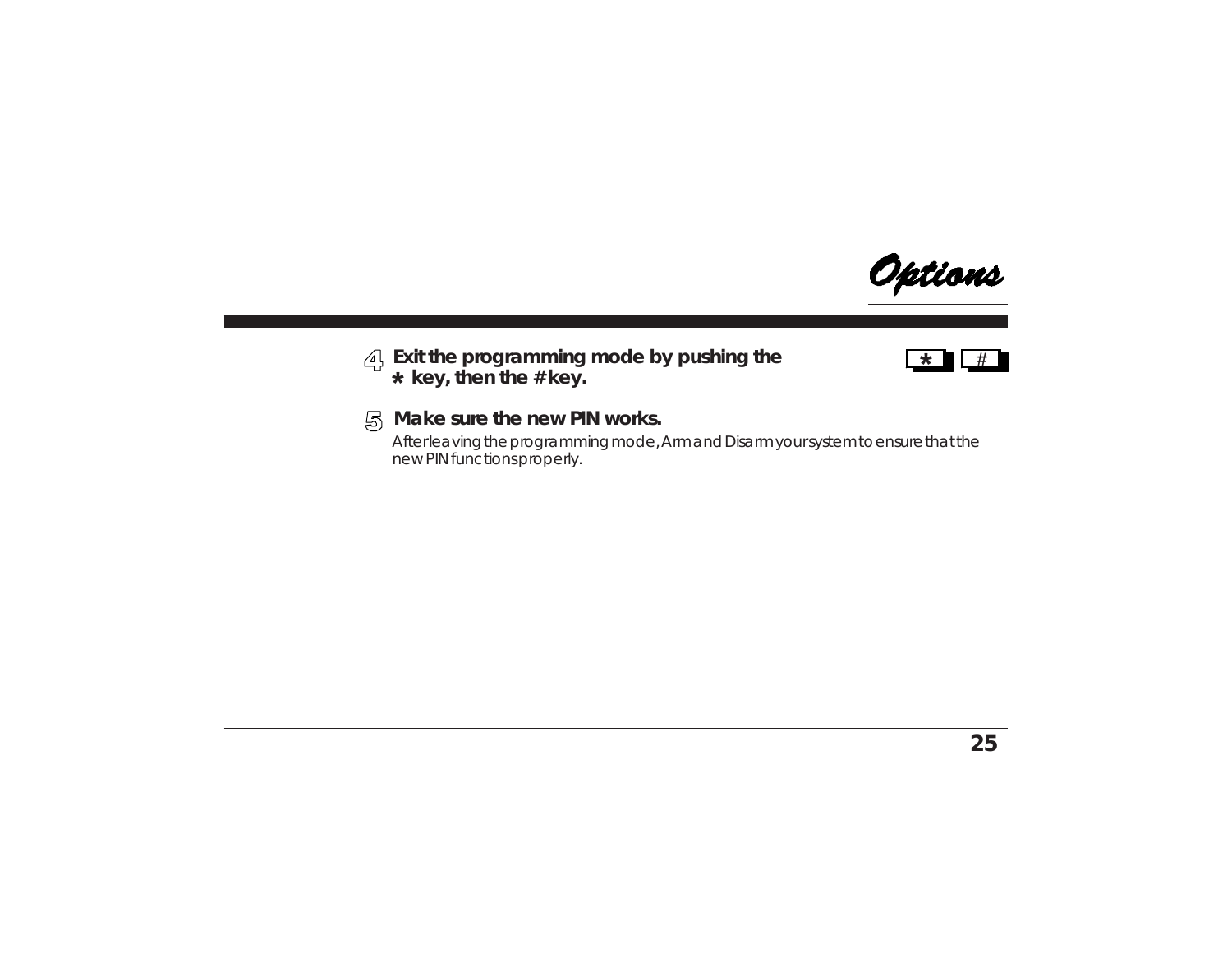

### **DELETING A USER PIN - SYSTEM 238 AND 238i**

User 1 can use his Master PIN to delete the PINs of Users 2 - 8.

**MASTER PIN REQUIRED**

- **Enter your Master PIN, push the key, enter the digit "0", then \*push the ENTER key.**
- The READY, ARMED and SERVICE lights will **.** flash slowly to indicate programming mode.
- **Enter the User number (2 8) you wish to delete, and push the # key.**
- **Enter the User number you wish to delete (again), and push the # key.**
- **Exit the programming mode by pushing the key, then the # key. \***





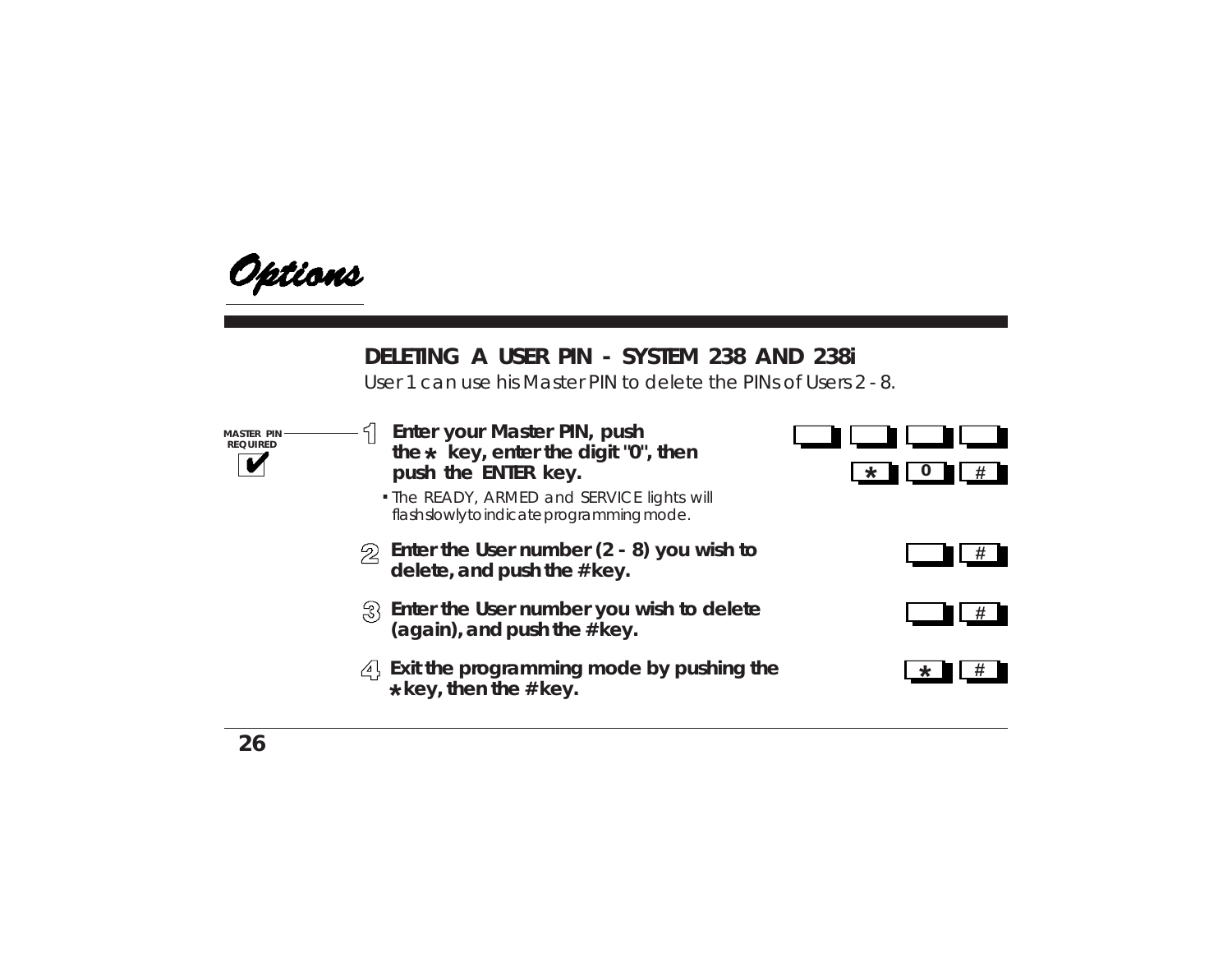

### **CHANGING A SYSTEM 2316 AND 2316i USER PIN**

User #1 can use the Master PIN to change the PINs of Users 1 - 32 (See Below).

**MASTER PIN REQUIRED**

- **Enter your Master PIN, push the key, enter the digit "0", then \*push the # key.**  $\qquad \qquad \frac{\ast}{\ast}$
- The READY, ARMED and SERVICE lights will **.** flash slowly to indicate programming mode.
- **Enter the User number (1 32) and push the # key.**





- **Enter the new PIN and push the # key.**
	- The new PIN can be from two to five digits long. **.**

**NOTE:** On System 2316i, User Code #32 is reserved for special functions using the Optional Relay Output Module.

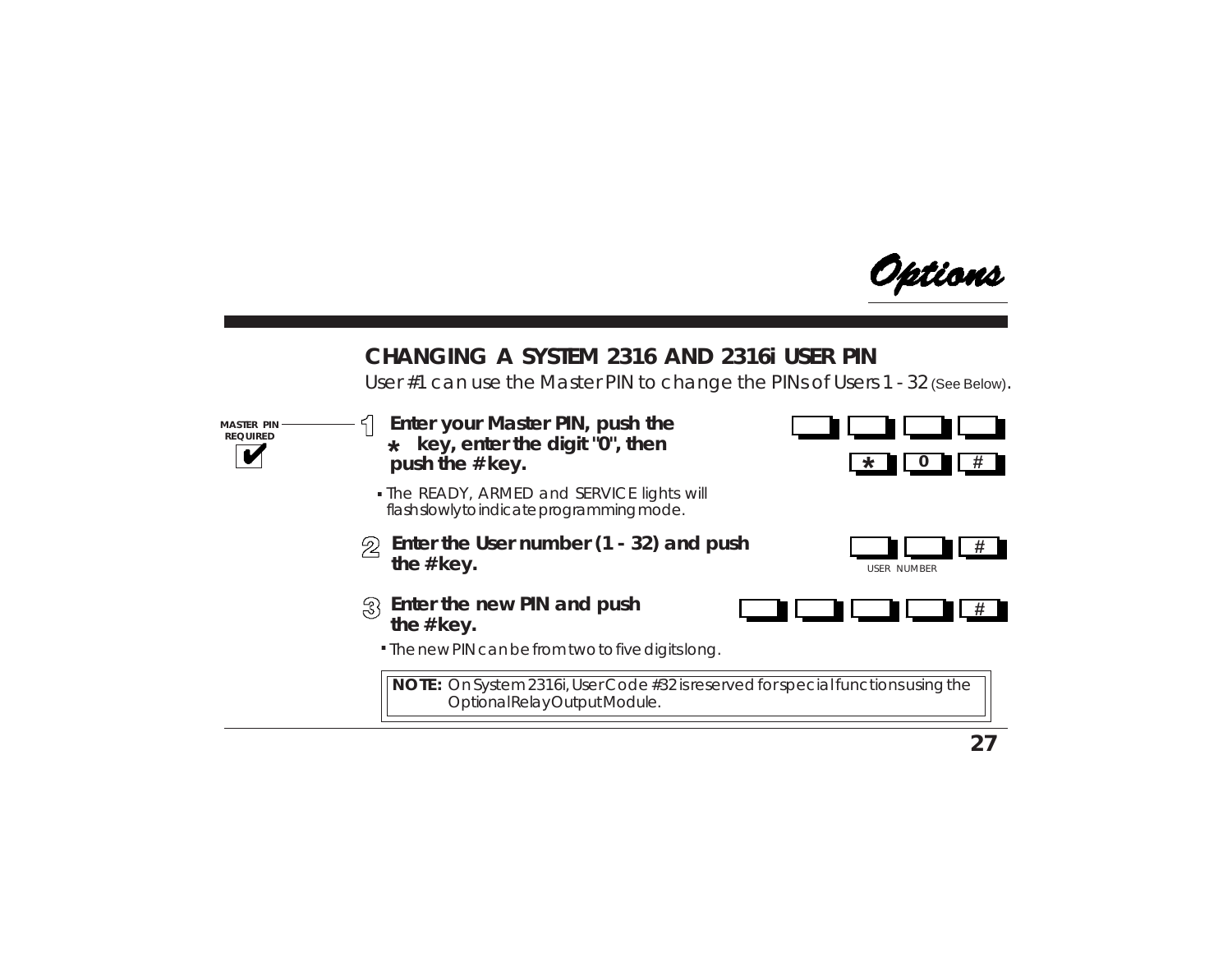

#### **Enter the new PIN again and push the # key.**



If the new PIN is accepted, the keypad will beep twice. If you make a mistake while programming, or if the system rejects the new PIN, the keypad will beep five times.

#### **Exit the programming mode by pushing the key, then the # key. \***



#### **Make sure the new PIN works.**

After leaving the programming mode, Arm and Disarm your system to ensure that the new PIN functions properly.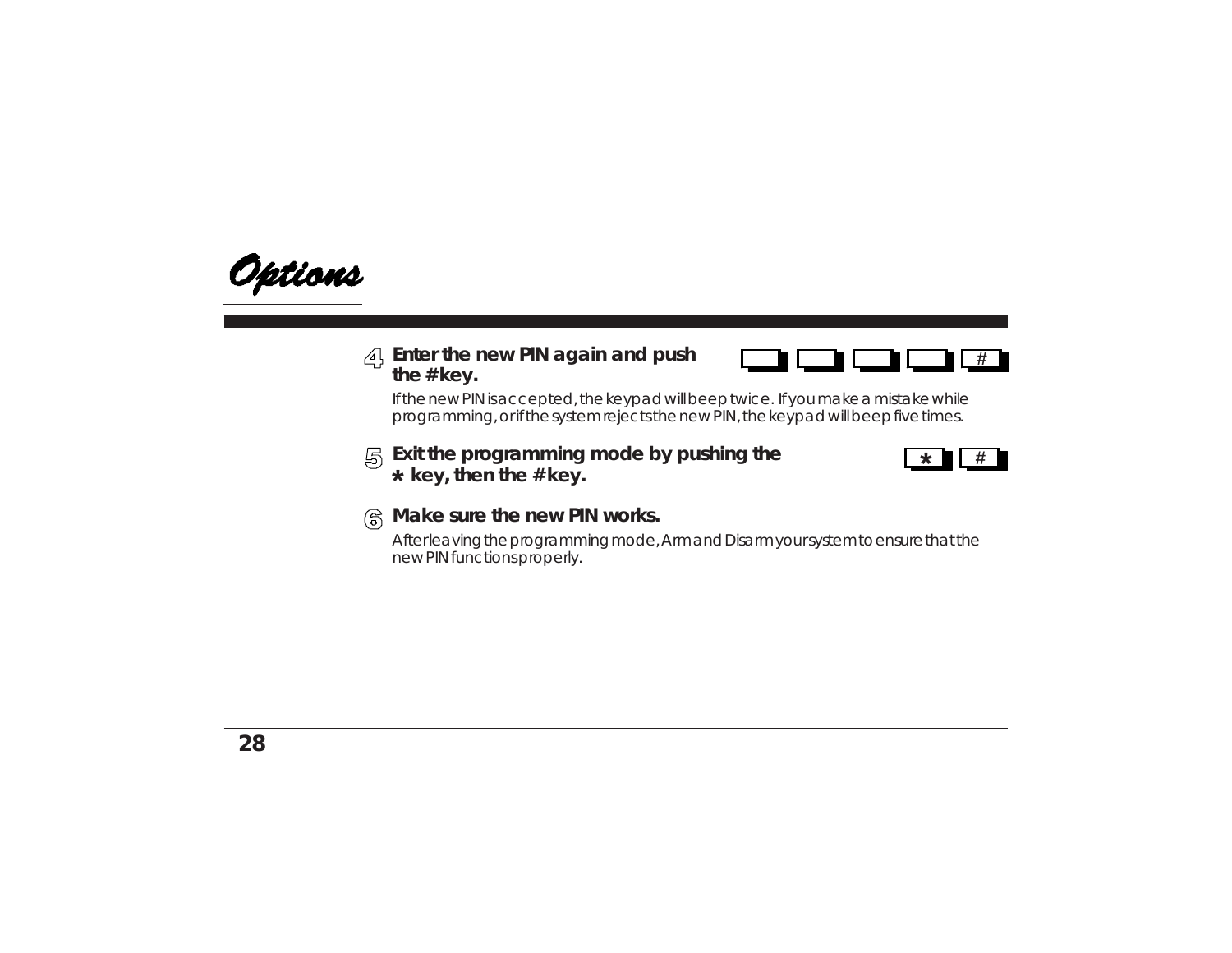

### **DELETING A USER PIN - SYSTEM 2316 AND 2316i**

User 1 can use his Master PIN to delete the PINs of Users 2 - 32 (See Note pg. 27).

**MASTER PIN REQUIRED**

- **Enter your Master PIN, push the \*key, enter the digit "0", then push the # key.**
- **.** The READY, ARMED and SERVICE lights will flash slowly to indicate programming mode.
- **Enter the User number and push the # key.**  $\mathfrak{D}$
- $\{3\}$  Enter zero and push the # key.
- **Enter zero (again) and push the # key.**
- **K** Exit the programming mode by pushing the  **key, then the # key. \***









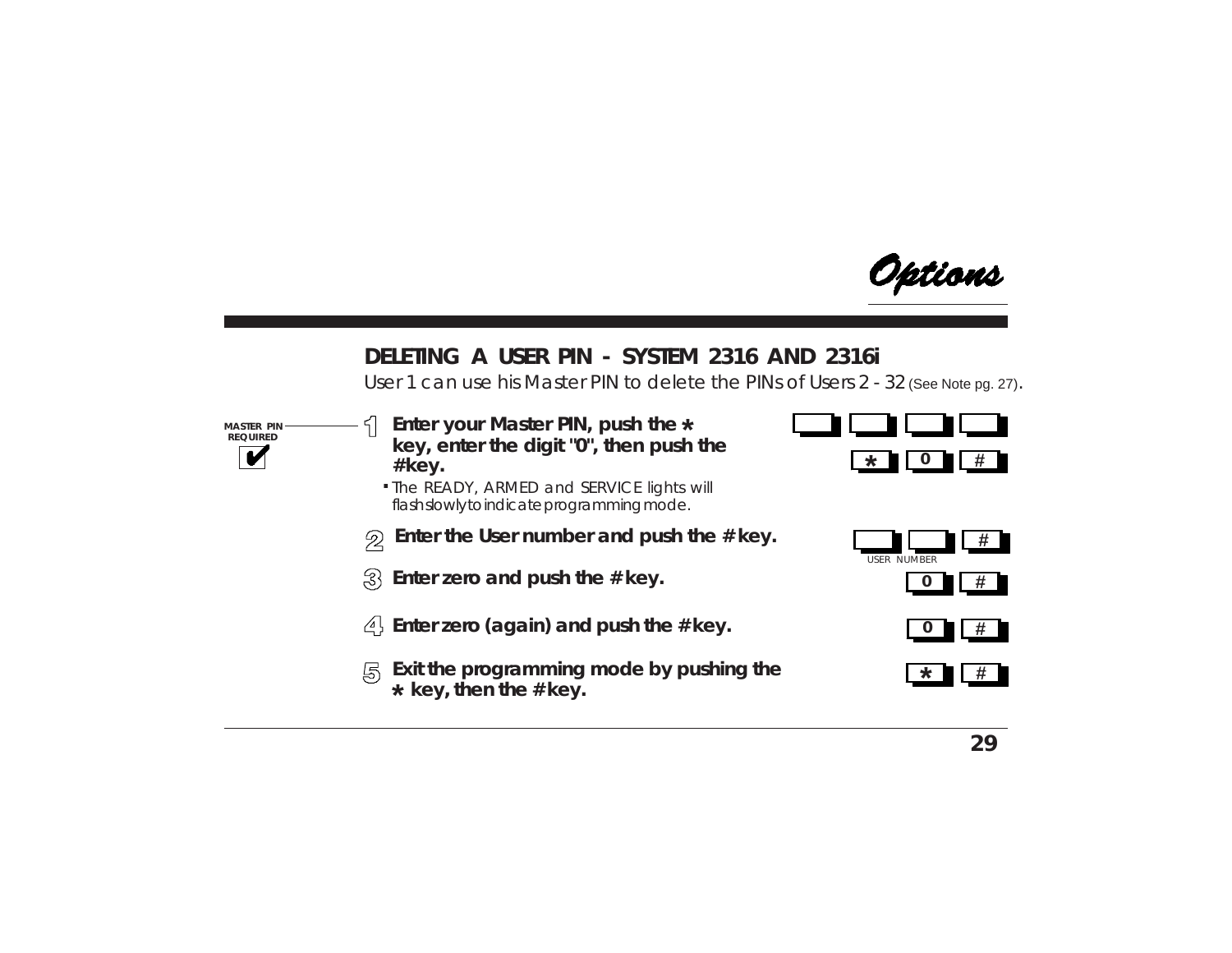

**OPTION INSTALLED**

## **RESETTING SMOKE DETECTORS**

When a smoke detector is triggered, the red ZONE light of the zone where it's located will come on, and the bell/siren will sound.

**Before you do anything else, evacuate the building. Don't go back inside until you're sure it's safe.**

When it's safe to do so, you can reset the smoke detectors by doing the following:

Push the  $\star$  key, enter the digit "6", **the digit "2", and push the # key.**

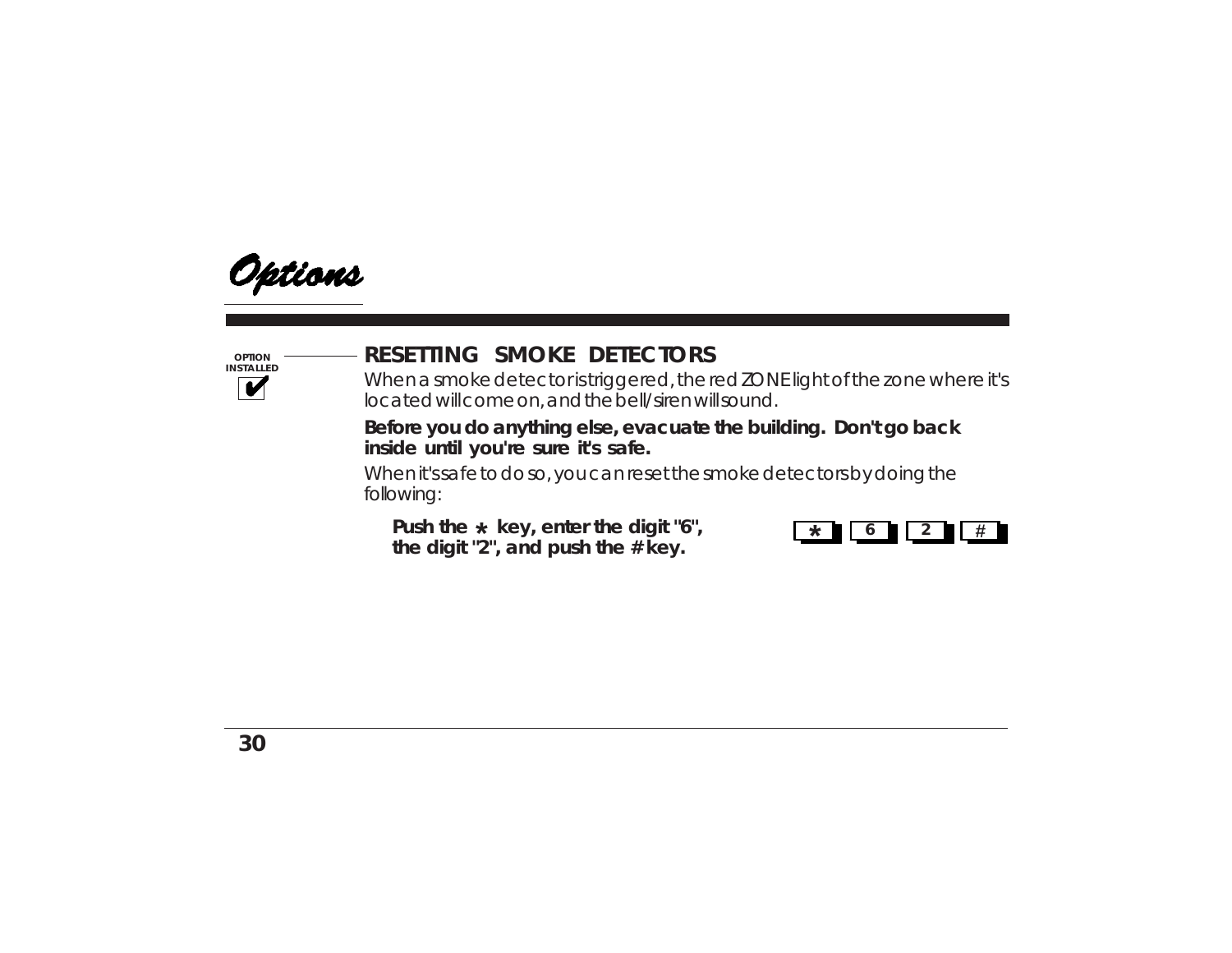

#### **OPTION INSTALLED**

### **DOOR CHIME**

When this option is installed, the keypad will beep for two seconds each time a designated zone is faulted.

To turn the Door Chime on and off:

**Push the key, enter the digit "5", # \* \*then push the # key.**



**OPTION INSTALLED**

### **STANDBY BATTERY**

Should there be a loss of AC power, the green POWER light on the keypad will go out, and your alarm system will switch to its standby battery. If an AC power failure lasts for more than 15 minutes, the yellow SERVICE light on the keypad will come on.

**. The standby battery should be replaced every four to six years** with a rechargeable 12 volt, 6.5 Ah, sealed lead-acid battery (such as C&K Model 1265).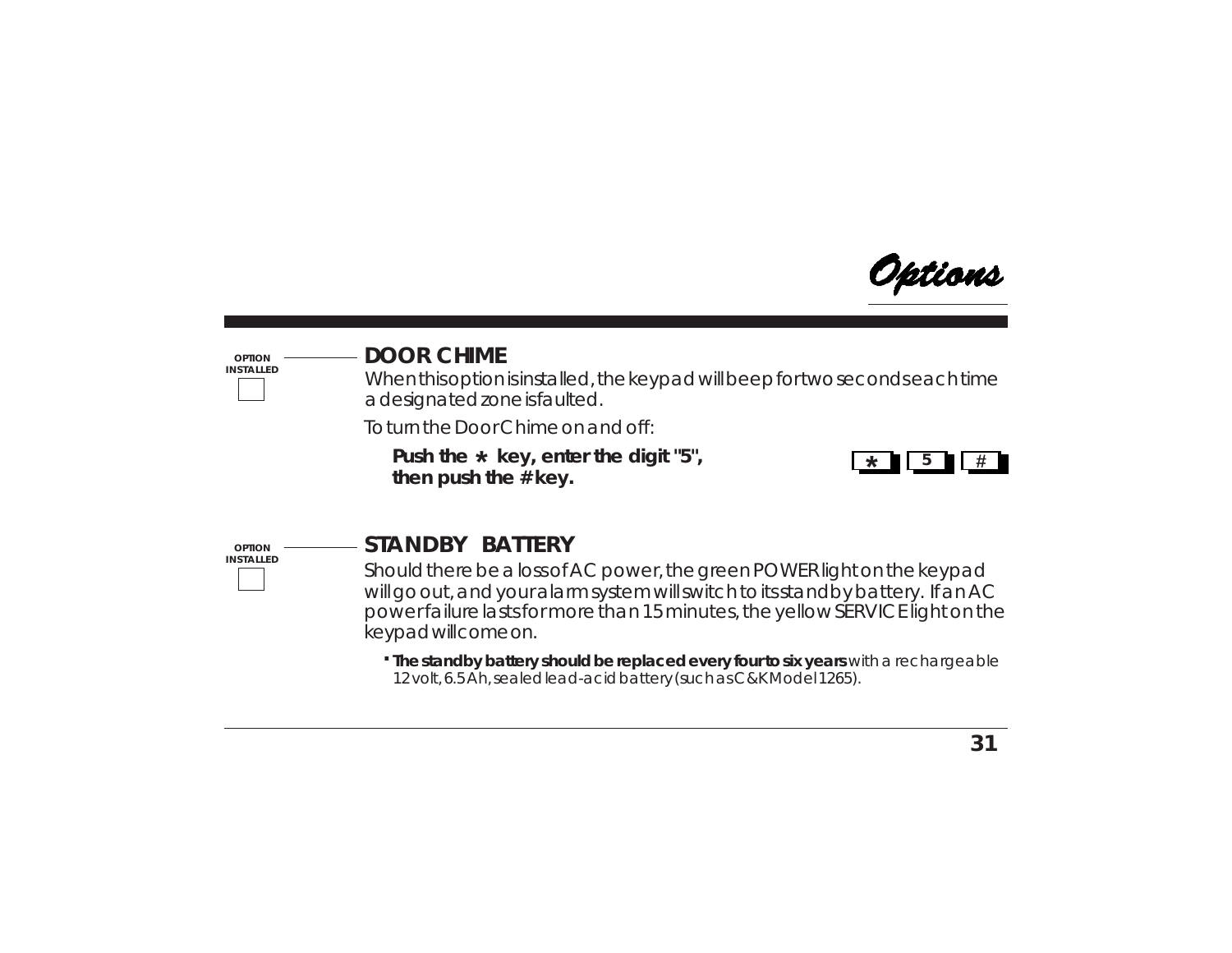

#### **LOCAL SYSTEM TEST**

This option allows on-site testing of each zone in your system.

To initiate the LOCAL SYSTEM TEST:

**PIN REQUIRED** **Enter your PIN (if required),** push the  $\star\,$  key, enter the digit "6", **the digit "0", then push the # key.**



Once the keypad lights go out, the system **.** will be ready for testing. Walk through the

areas protected by motion sensors; open and close protected doors and windows. Each time a zone is faulted, its corresponding red ZONE light on the keypad will begin flashing, and the keypad will chime.

To exit the system test, push any key. **.**



**WARNING:** Your alarm system will not report alarms during the LOCAL SYSTEM TEST.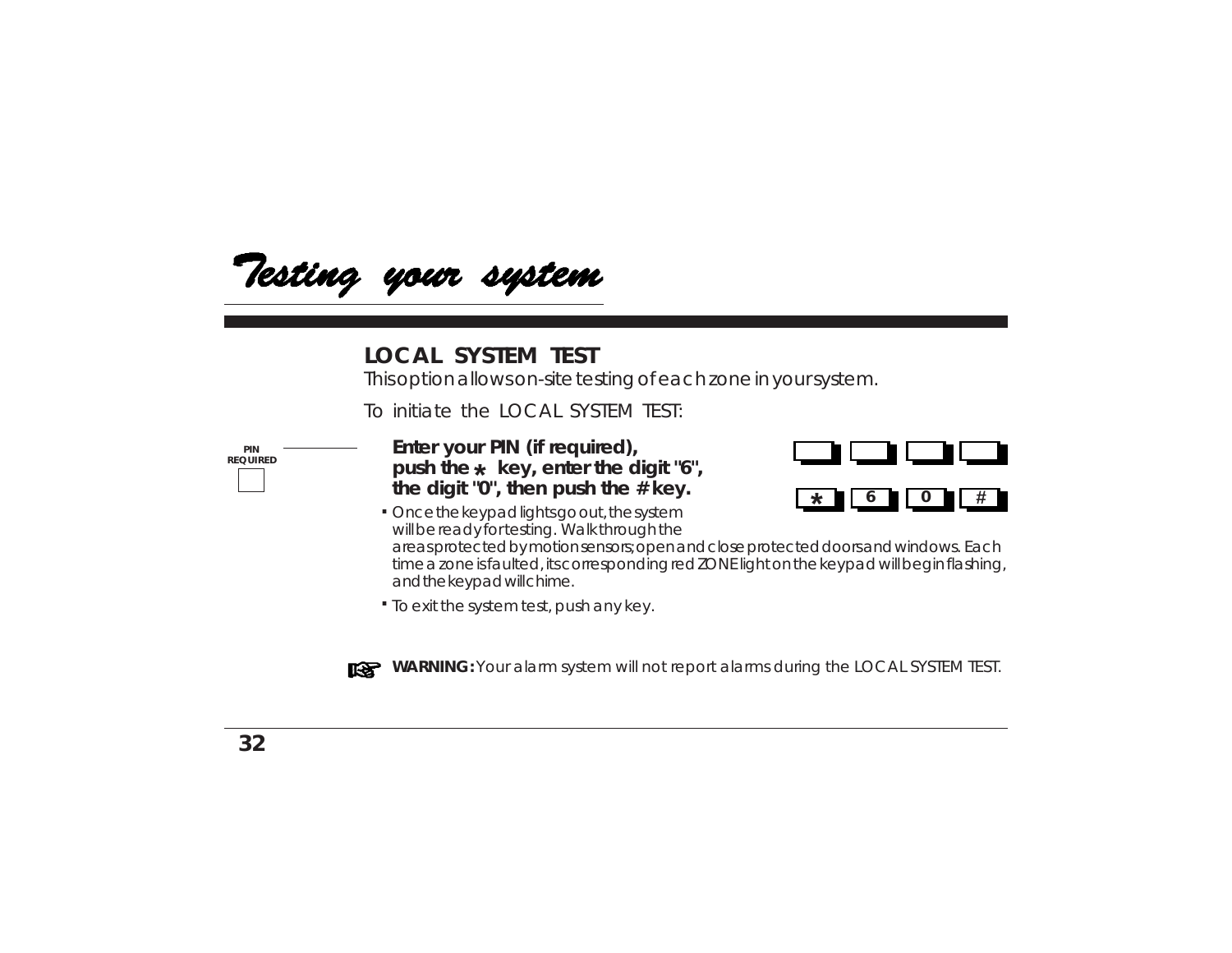

| <b>OPTION</b><br><b>INSTALLED</b> | STANDBY BATTERY TEST<br>Your alarm system can be programmed to automatically test its stand by<br>battery every 24 hours. During the test, AC power is turned off in order to<br>monitor the battery underload. |
|-----------------------------------|-----------------------------------------------------------------------------------------------------------------------------------------------------------------------------------------------------------------|
|                                   | . To manually test the standby battery, push the *<br>key, enter the digit "6", the digit "4", then push<br>the $#$ key.                                                                                        |
|                                   | · The standby battery test takes 2 minutes. During the test, the green AC light will be off.                                                                                                                    |
|                                   | · If the battery is okay, the keypad will beep twice.<br>If the battery is low or dead, the POWER light will flash slowly, the SERVICE light will be<br>onsteady, and the keypad will beep five times.          |
| OPTION<br><b>INSTALLED</b>        |                                                                                                                                                                                                                 |
|                                   | <b>BELL/SIREN TEST</b>                                                                                                                                                                                          |
| PIN<br><b>REQUIRED</b>            | To test the bells/sirens in your security system:<br>*<br>Enter your PIN (if required), push the $*$ key,<br>enter the digit "6", the digit "3", then push the # key.                                           |
|                                   | . The bell/siren and keypads will sound for 3 seconds.                                                                                                                                                          |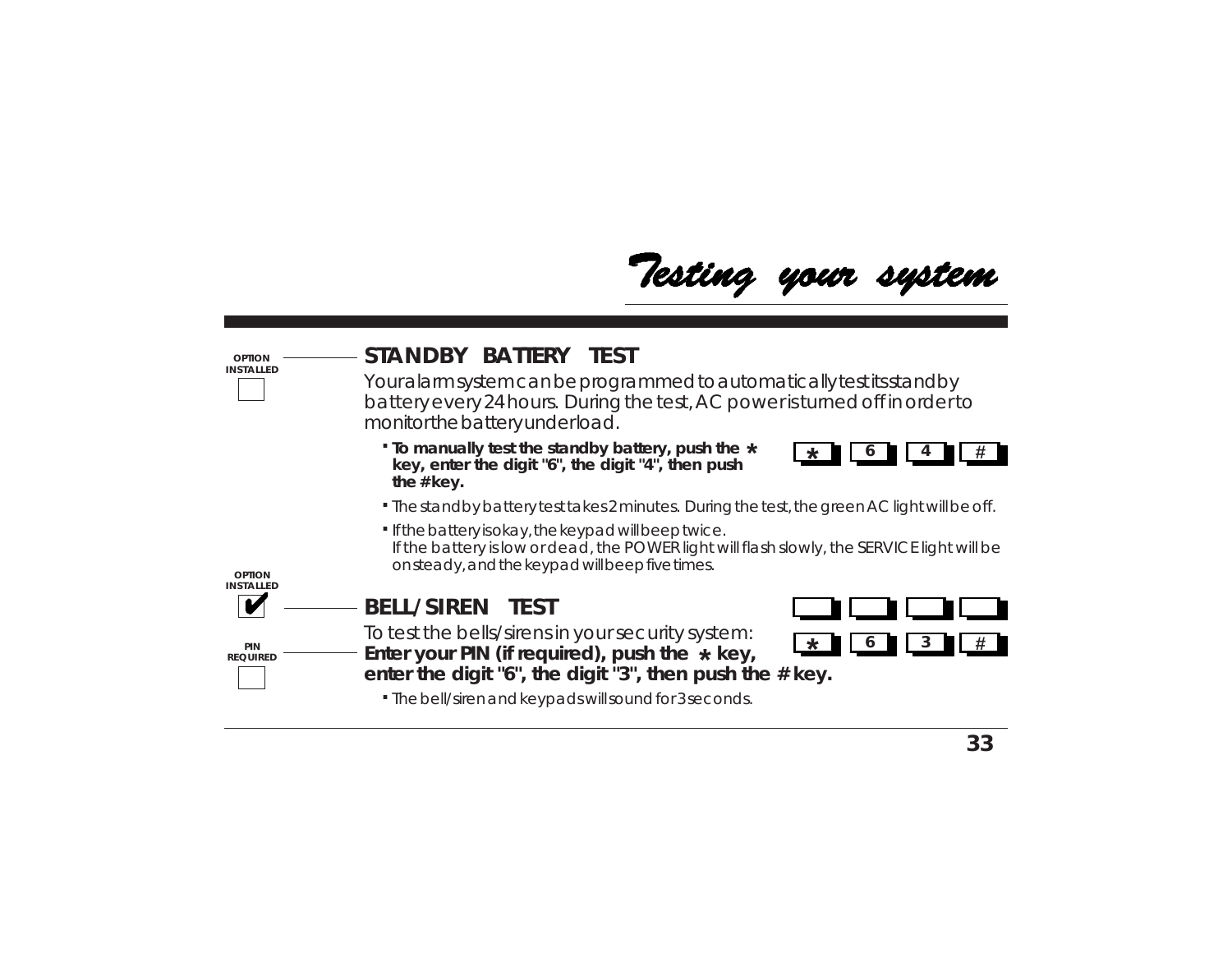

### **CENTRAL STATION TEST**

This option tests the reporting capability of your system by sending a test message to the central station. Weekends are the best time for the CENTRAL STATION TEST. To schedule one, call our central station at:



To initiate the CENTRAL STATION TEST:

**PIN REQUIRED**

**OPTION INSTALLED**

- **Enter your PIN (if required),** push the  $\star$  key, enter the digit "6", **the digit "1", then push the # key.**
- If the test message was successfully transmitted to **.** the central station, the keypad will beep twice.



If the test message was not successfully transmitted to the central station, the **.** keypad will beep five times, and the SERVICE light will flash rapidly. Call our Service Department for assistance.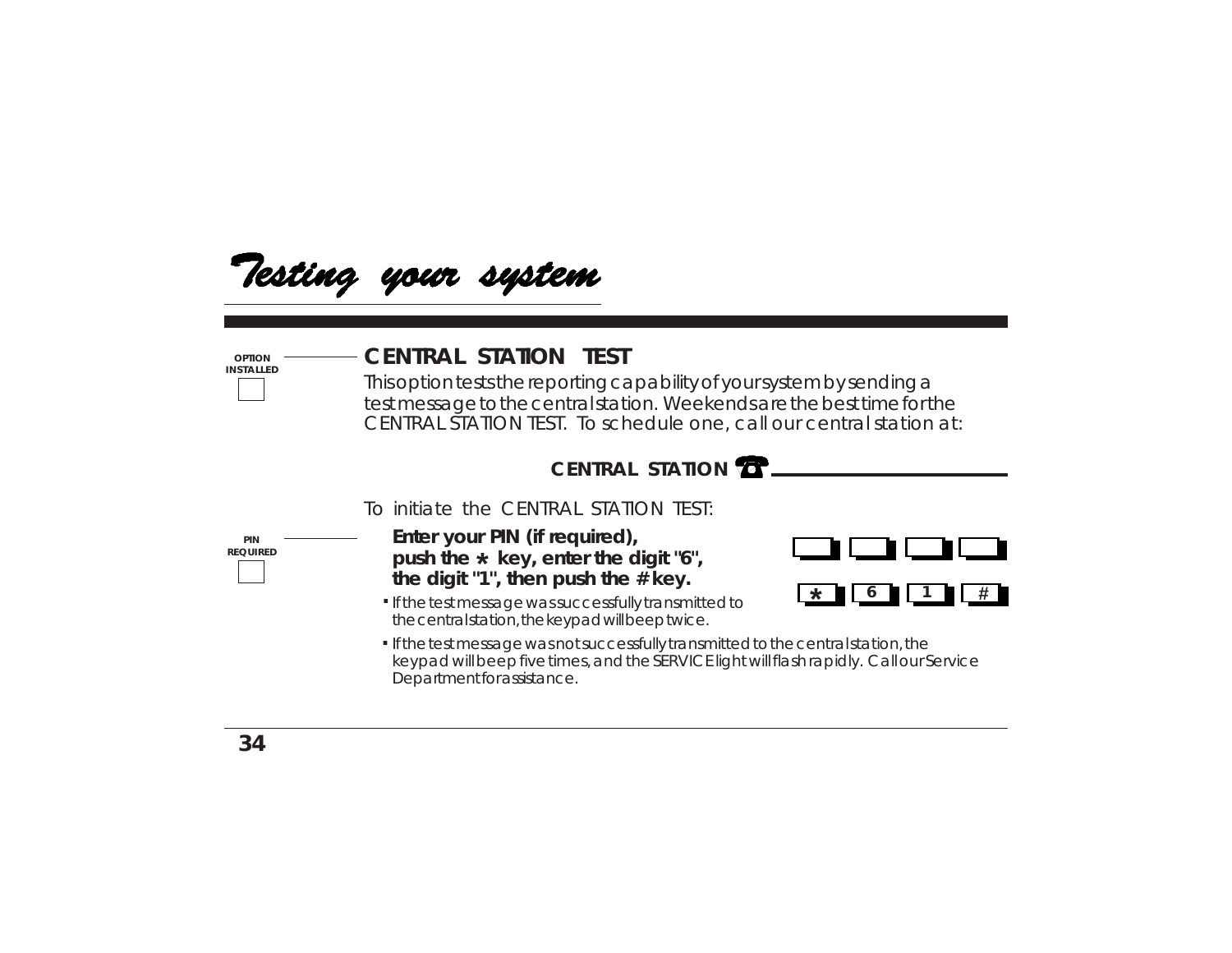Telephone trouble

### **IF YOU HAVE TELEPHONE TROUBLE:**

First, unplug the control panel from its telephone jack to determine if the alarm system is causing the trouble.

The phone jack is located .

If the trouble goes away when you unplug the control, callus for service. If you still have telephone trouble after unplugging the alarm system, plug the system back in, then call your **telephone company**.



**NOTE:** If your telephone system is serviced, make sure to test your alarm system to insure that it has not been disconnected from the telephone network.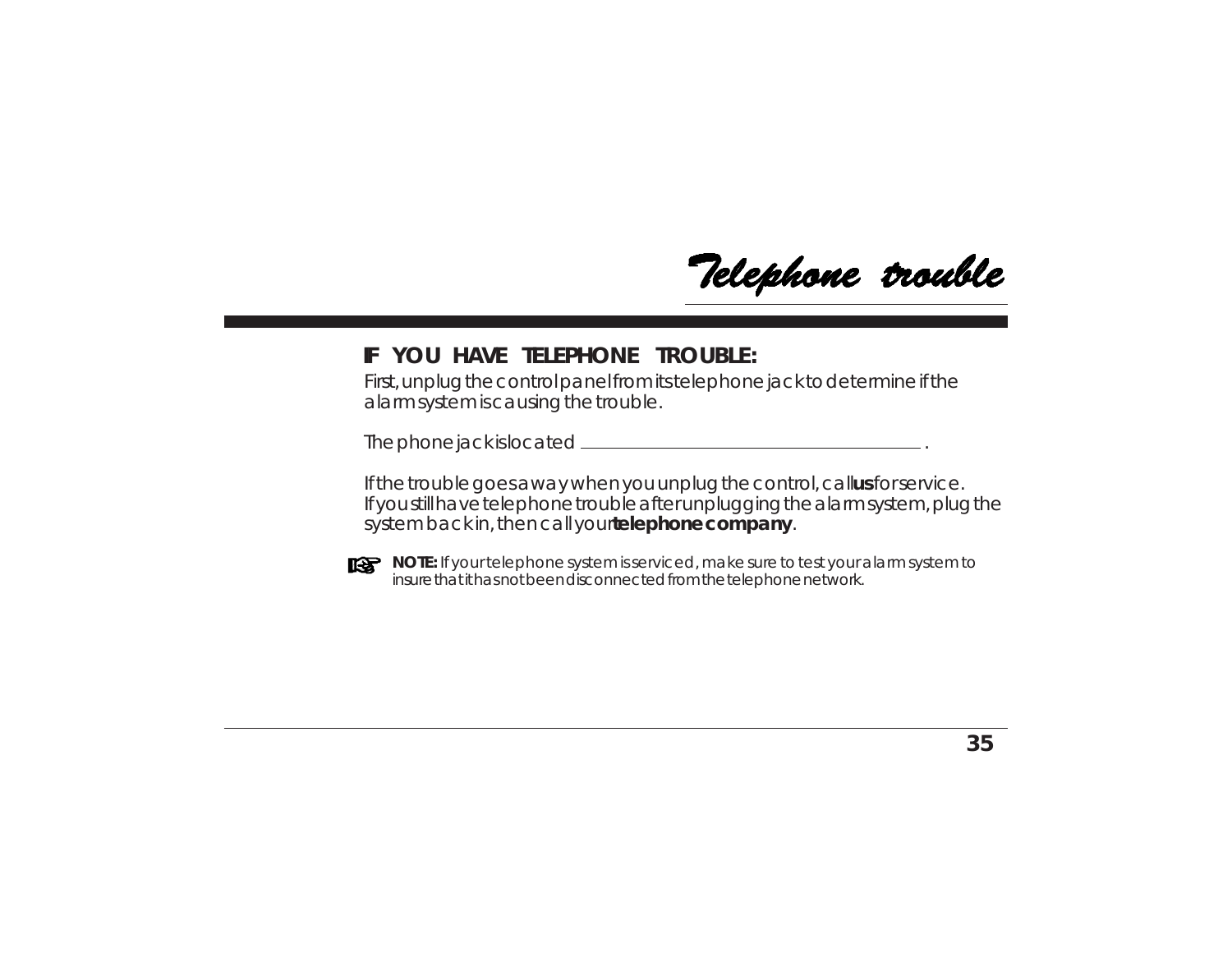## Smoke detector placement

We subscribe to the recommendations for the number and placement of smoke and/or heat detectors found in the National Fire Protection Association's *Standard #72, Chapter 2* (N.F.P.A. Batterymarch Park, Quincy, MA 02269). For the best early warning, fire detection devices should be installed in all rooms and areas of the premises. A smoke detector should be installed in each separate sleeping area, in the vicinity of bedrooms. (In new construction, a smoke detector shall be installed in each seperate sleeping room.) Heat or smoke detectors should be installed in living rooms, closets, utility and storage rooms, basements, and attached garages.

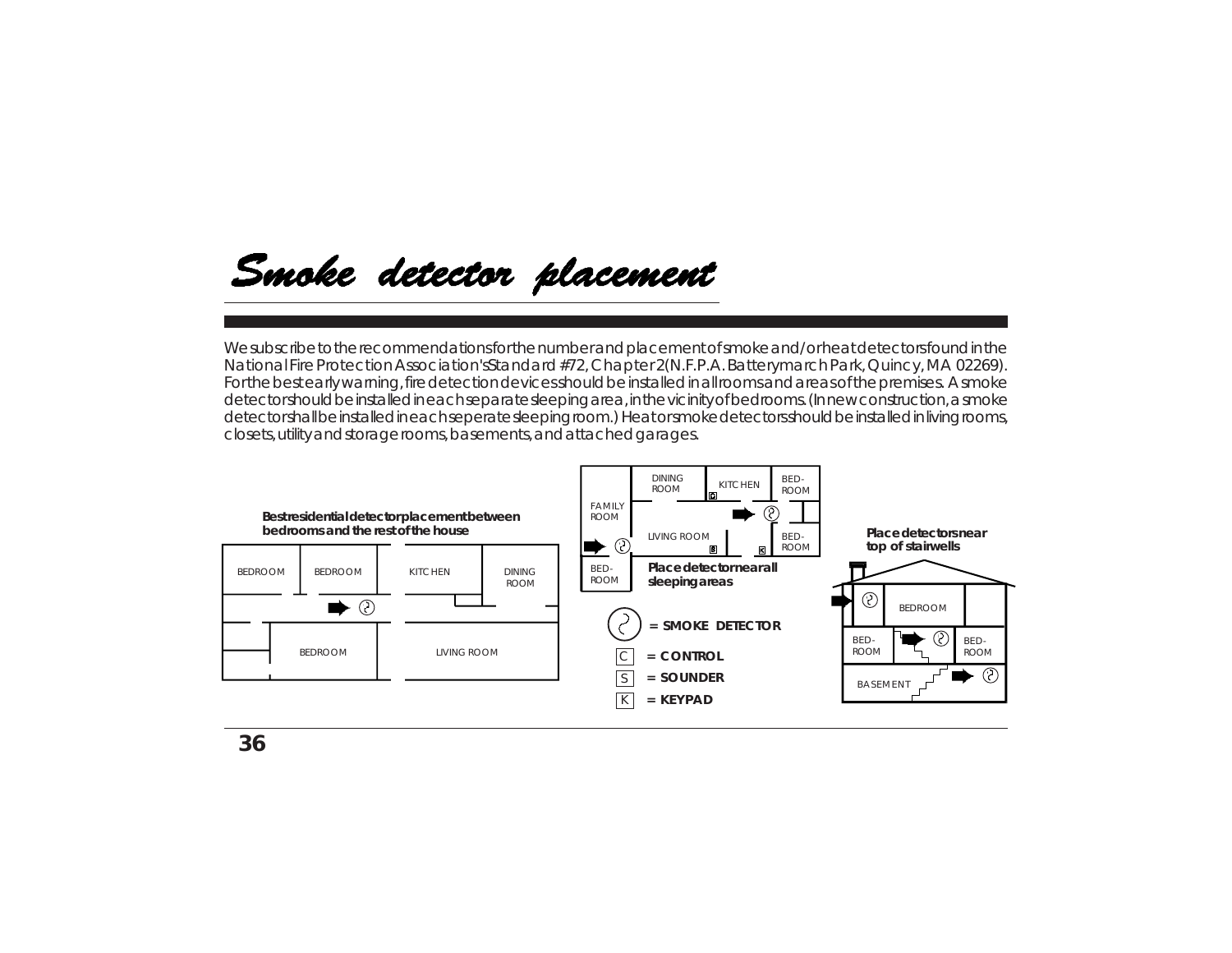

Every household should establish and regularly practice an escape plan in the event of a fire. The following steps, recommended by the National Fire Protection Association, can be used as a guide in developing your own emergency plan.

- **. .** Plan on your detector or alarm system sounders waking all occupants.
- **.** Determine two means of escape from each room, especially the bedrooms, since most fires occur at night when everyone is asleep. One escape path should lead to a door that permits normal exit from the house. The other may be an easily opened window (used if the primary escape path is blocked).
- **.** Sketch a floor plan, showing doors, windows, stairs, and rooftops that can be used for escape. Indicate escape routes for each room (see examples below). Post copies of the sketch in each room. Remember to keep all escape routes free from obstruction.
- **Keep all bedroom doors shut while the occupants are asleep.** This will prevent deadly smoke from entering the rooms while you escape.



- Establish a meeting place outdoors, away from the house, where everyone can gather and account for those missing. Choose someone to notify the authorities. Choose someone to ensure that nobody returns to the house. **Many die going back inside**.
- Escape quickly. But don't panic. **.**
- Before you open a door, check to see if it's hot. If it is hot, don't **.** open it. Use an alternate escape route. Even if the door is cool, use your shoulder to open it cautiously. Be ready to slam it closed if heat or smoke rushes in.
- When moving through a smoky area, stay as close to the floor as **.** possible. Crawl and hold your breath.

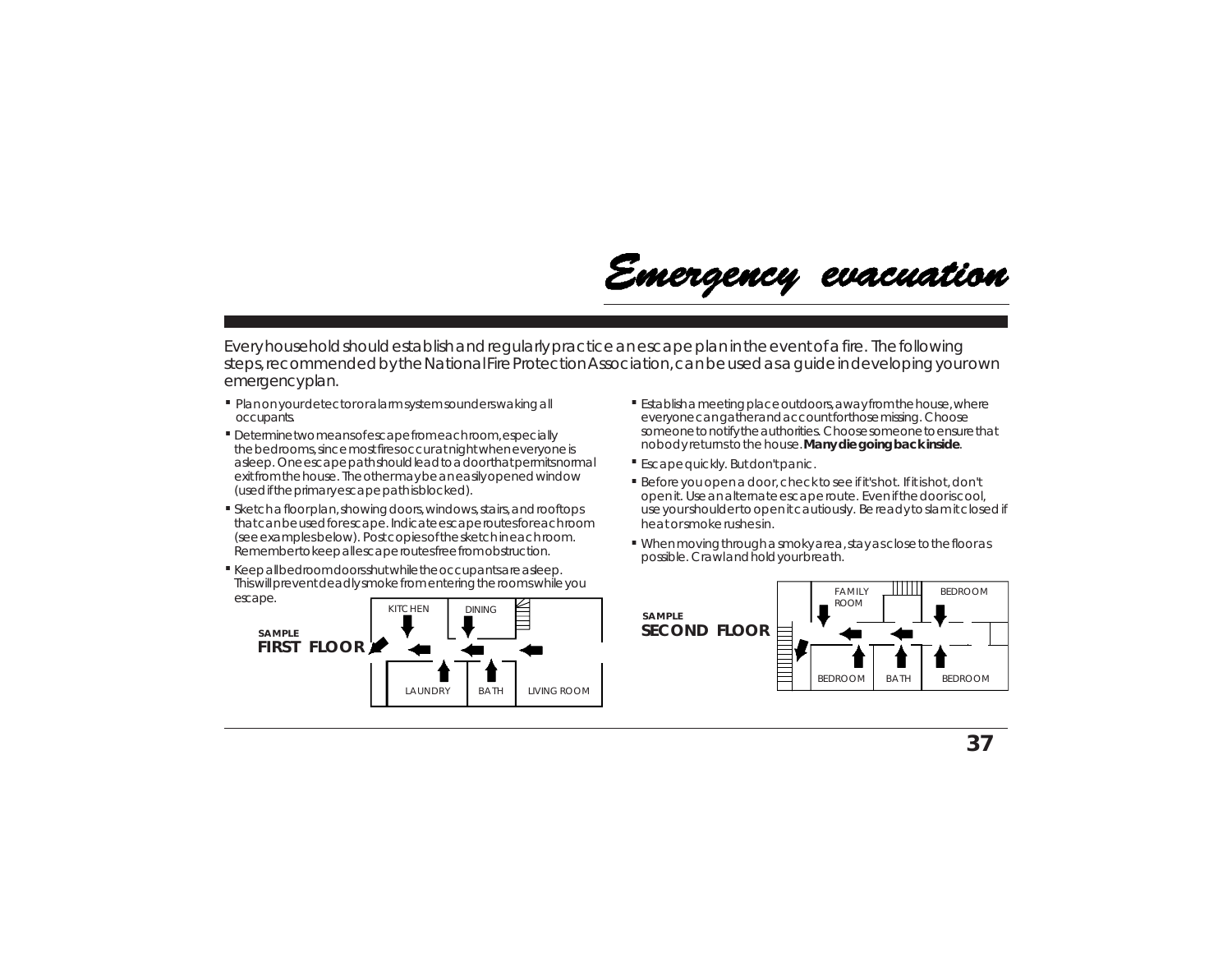

#### **ALARM**

A condition that occurs when the detection devices in a zone are triggered after the system is armed.

#### **ALARM MEMORY**

Alarm conditions are stored in memory until cleared.

#### **BYPASS**

To take a zone out of the circuit. Bypassing malfunctioning zones allows the rest of the system to be armed. Bypassing interior zones allows freedom of movement inside the premises, while leaving outer zones armed. Bypassed zones are not protected.

#### **CENTRAL STATION**

The office that the alarm system calls when there is an alarm. Signals sent to the central station contain information about the nature of the alarm condition, allowing the dispatcher on duty to appropriately respond.

#### **ENTRY DELAY**

The time you have to enter the premises through a designated DELAY DOOR and disarm the panel (before an alarm occurs). The delay time is programmable from 10 seconds to 150 seconds. [NOTE: if this option is programmed for *Long Delay*, the delay will be doubled (from 20 to 300 seconds).]

#### **EXIT DELAY**

Once the system is armed, the time you have to exit the premises through a DELAY DOOR (before an alarm occurs). The delay time is programmable from 10 seconds to 150 seconds.

#### **FAULT**

A trouble condition that occurs when the detection devices in a zone are violated or malfunctioning while the system is disarmed.

#### **GRADE "A"**

System that provides supervision of the transmitter or initiating devices (i.e., detection devices and wiring).

#### **PERSONAL IDENTIFICATION NUMBER (PIN)**

The combination used to arm and disarm the control panel, and to access any of the special functions that require a combination. PIN numbers can be from two to five digits long.

#### **ZONE**

One of the protected areas in your premises.

#### **24-HOUR ZONE**

A zone that is always active, whether the system itself is armed or disarmed. FIRE, POLICE, and EMERGENCY zones are usually 24-hour zones. Alarm conditions on these zones are cleared by entering a valid PIN number.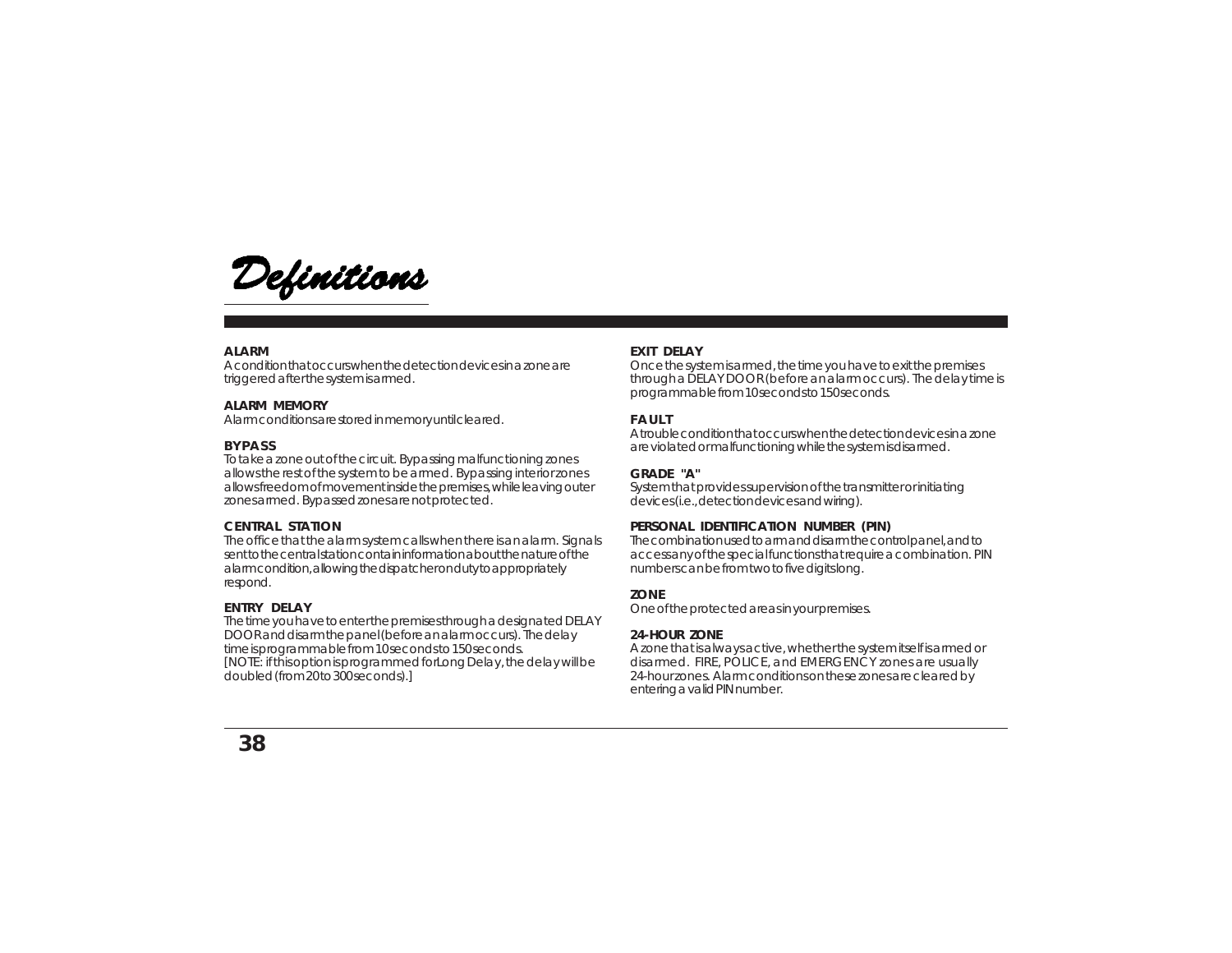

### **THE LIMITATIONS OF YOUR ALARM SYSTEM**

While your alarm system is reliable and sophisticated, it does not offer guaranteed protection against burglary or fire. Any alarm system, whether commercial or residential, is subject to compromise or failure-to-warn for a variety of reasons. These include:

- · Intruders may gain access through unprotected openings or have the technical sophistication to bypass an alarm sensor or disconnect an alarm warning device.
- Intrusion detectors, smoke detectors, and many other detection devices will not operate without power. Devices powered by AC will not work if . their AC power supply is off for any reason and their back-up batteries are missing, dead, or improperly installed.
- Alarm warning devices such as sirens, bells, and horns may not alert people or wake up sleepers if they are located on the other side of closed . or partly closed doors. If warning devices are on a different level of the residence from the bedrooms, they are less likely to waken or alert people inside the bedrooms.
- Telephone lines needed to transmit alarm signals from a premises to a central monitoring station may be out of service, and are subject to . compromise by sophisticated means of attack.
- $\cdot$  Smoke detectors used in conjunction with the alarm system may not sense fires that start where smoke cannot reach the detectors, such as in chimneys, walls or roofs, or on the other side of closed doors. Smoke detectors also may not sense a fire on another level of the residence or building. A second floor detector, for example, may not sense a first floor or basement fire. Finally, smoke detectors have sensing limitations. No smoke detector can sense every kind of fire every time. In general, detectors may not always warn you about fires caused by carelessness and safety hazards, like smoking in bed, violent explosions, escaping gas, improper storage of flammable materials, overloaded electrical circuits, children playing with matches, arson, etc.
- The most common cause of an alarm system not functioning properly when an intrusion or fire occurs is **inadequate maintenance**. Your alarm . system should be tested weekly to make sure all detection devices are operating properly. Your control panel and keypads should be tested as  $M$  $\approx$
- Installing an alarm system may make you eligible for lower insurance rates, but an alarm system is not a substitute for insurance. .Homeowners, property owners, and renters should continue to insure their lives and property.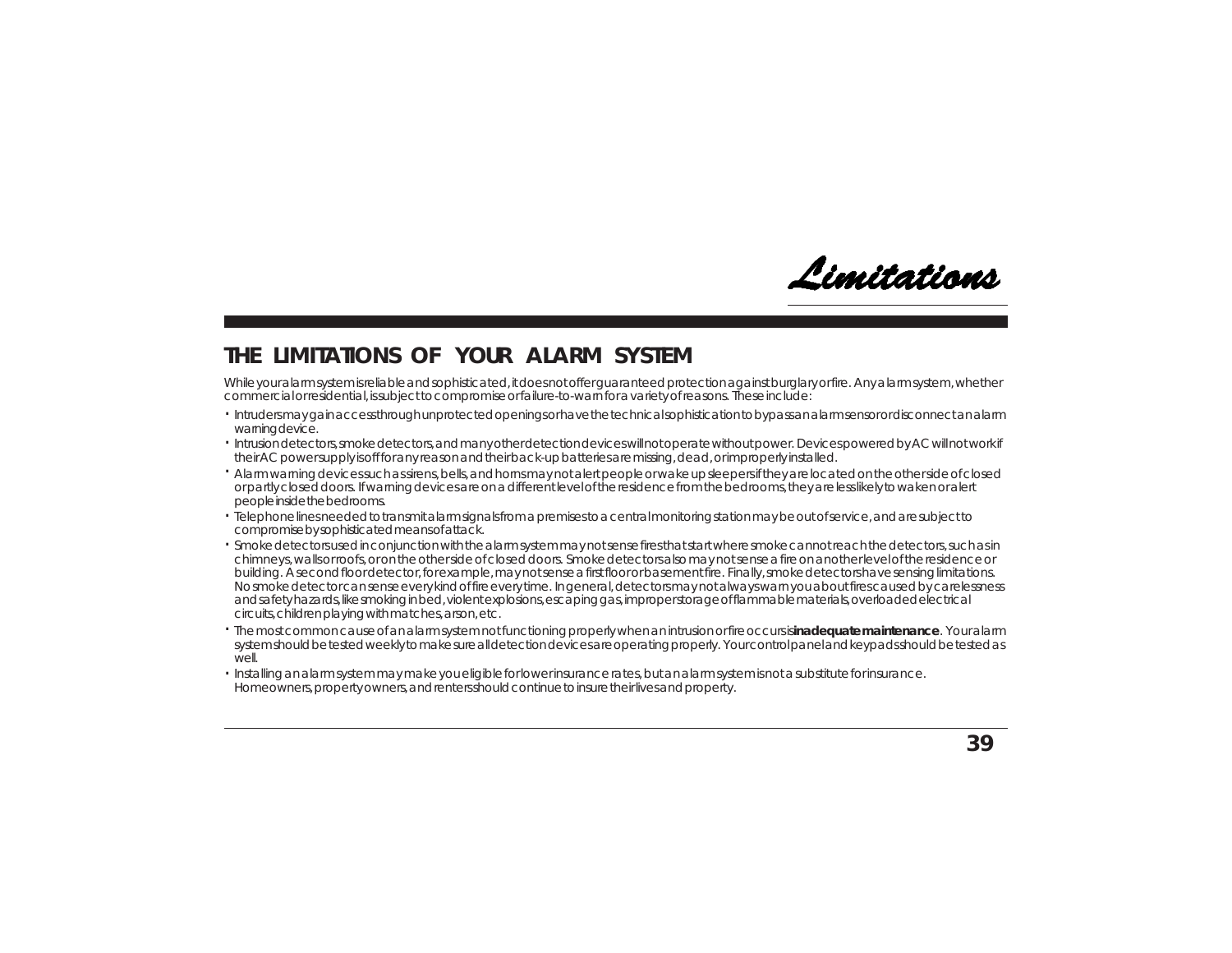Test procedure index

As required by UL Standard 1023, your alarm system is a Grade "A" system (see definition on page 38).

Alarm system malfunctions and failures are caused most often by INADEQUATE MAINTENANCE.

Your alarm system should be tested weekly to make sure that all detection devices are working properly. In addition, if your system is being monitored, you should periodically test its ability to transmit signals to our central station.

#### **These tests should be performed weekly:**

- **.** LOCAL SYSTEM TEST: Enter PIN (if required), then
- **.** CENTRAL STATION TEST: Enter PIN (if required), then
- **.** BELL/SIREN TEST: Enter PIN (if required), then
- **.** STANDBY BATTERY TEST:



Refer to pages 32-34 for further information on test procedures.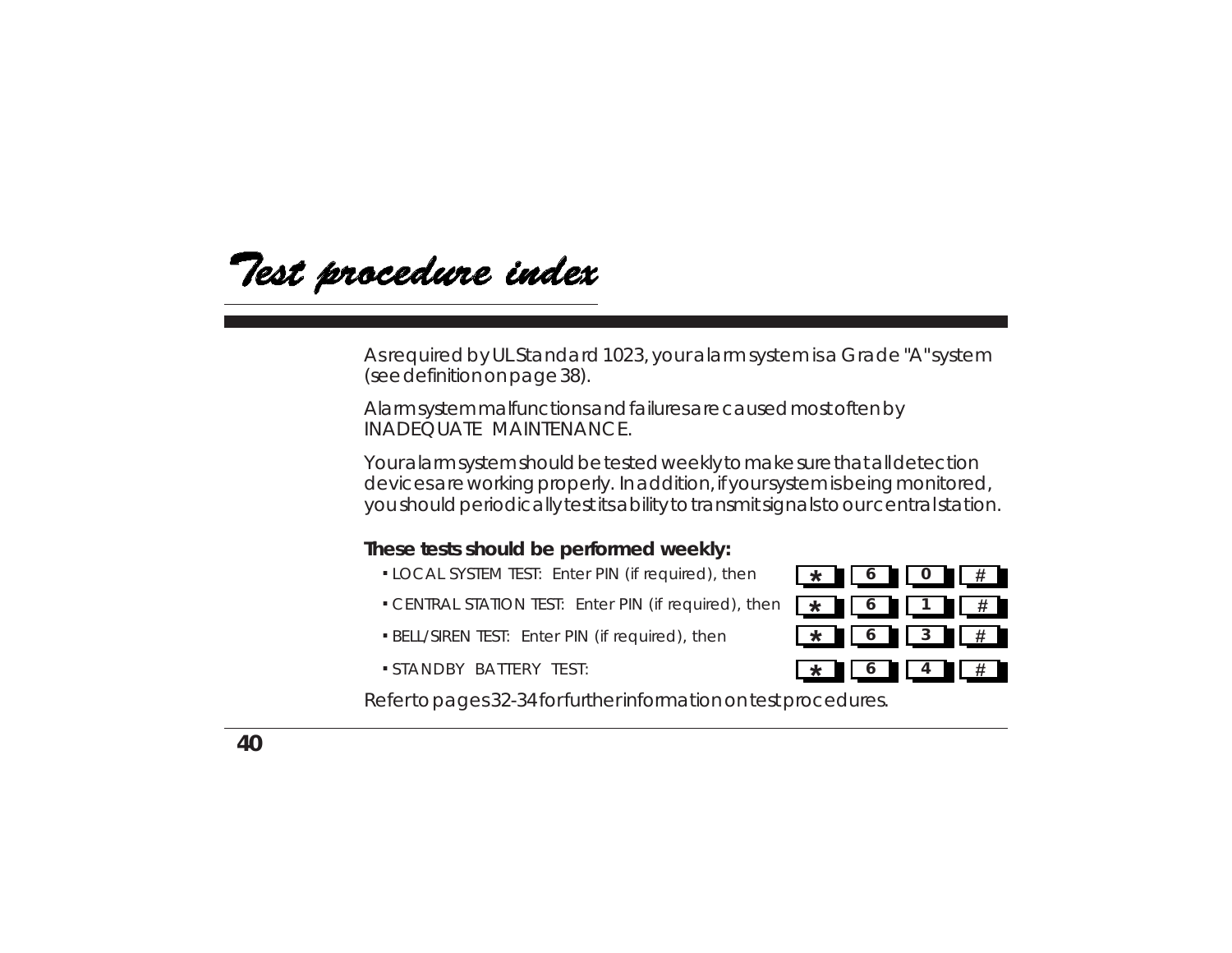Zone description list

|                |                | ZONE LOCATION | <b>BYPASS</b><br>YES<br><b>NO</b> |  |
|----------------|----------------|---------------|-----------------------------------|--|
|                | 1              |               |                                   |  |
|                | $\overline{2}$ |               |                                   |  |
|                | $\overline{3}$ |               |                                   |  |
| 238 / 2316     | 4              |               |                                   |  |
|                | 5              |               |                                   |  |
| <b>System:</b> | 6              |               |                                   |  |
|                | 7              |               |                                   |  |
|                | 8              |               |                                   |  |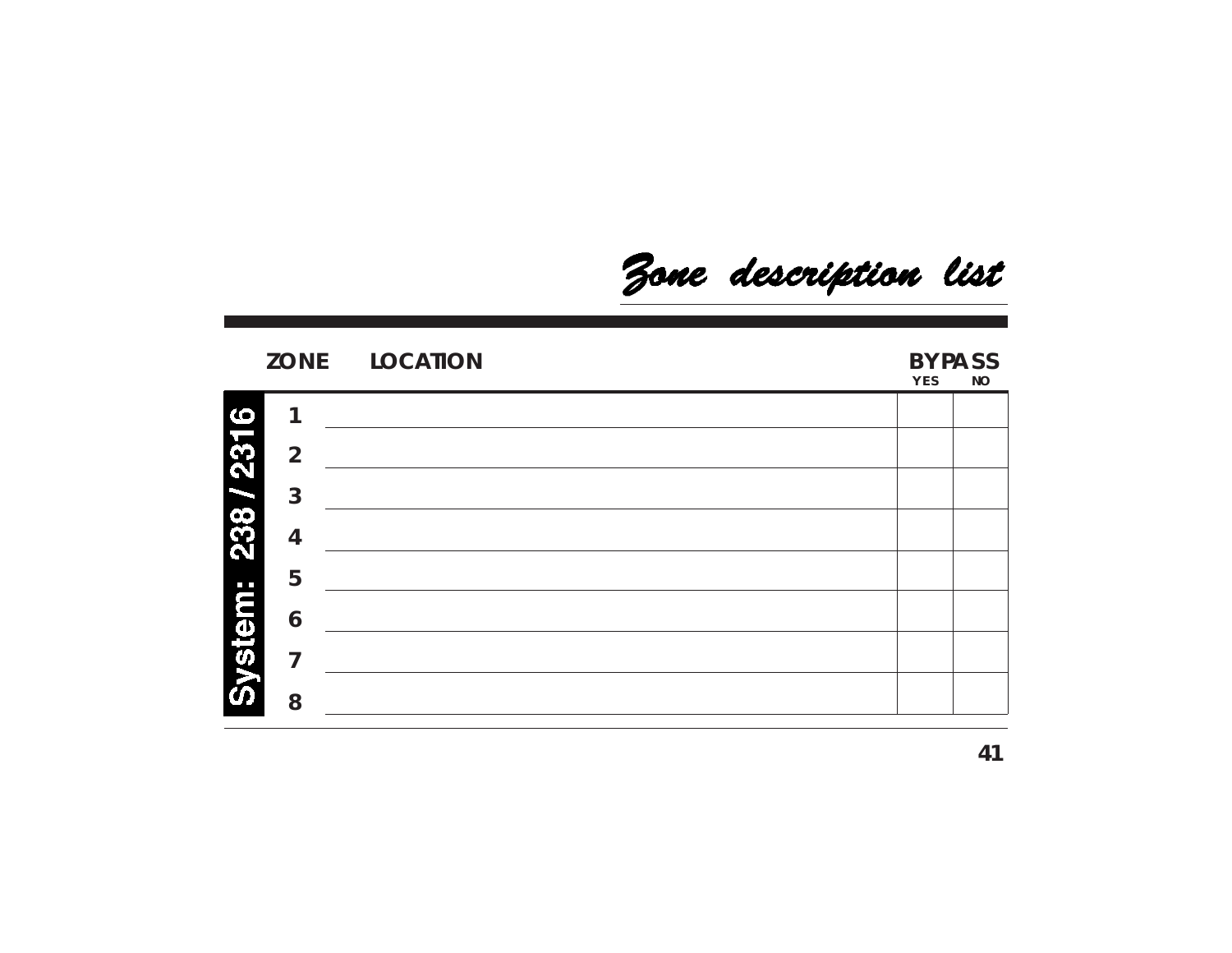

### **ZONE LOCATION BYPASS**

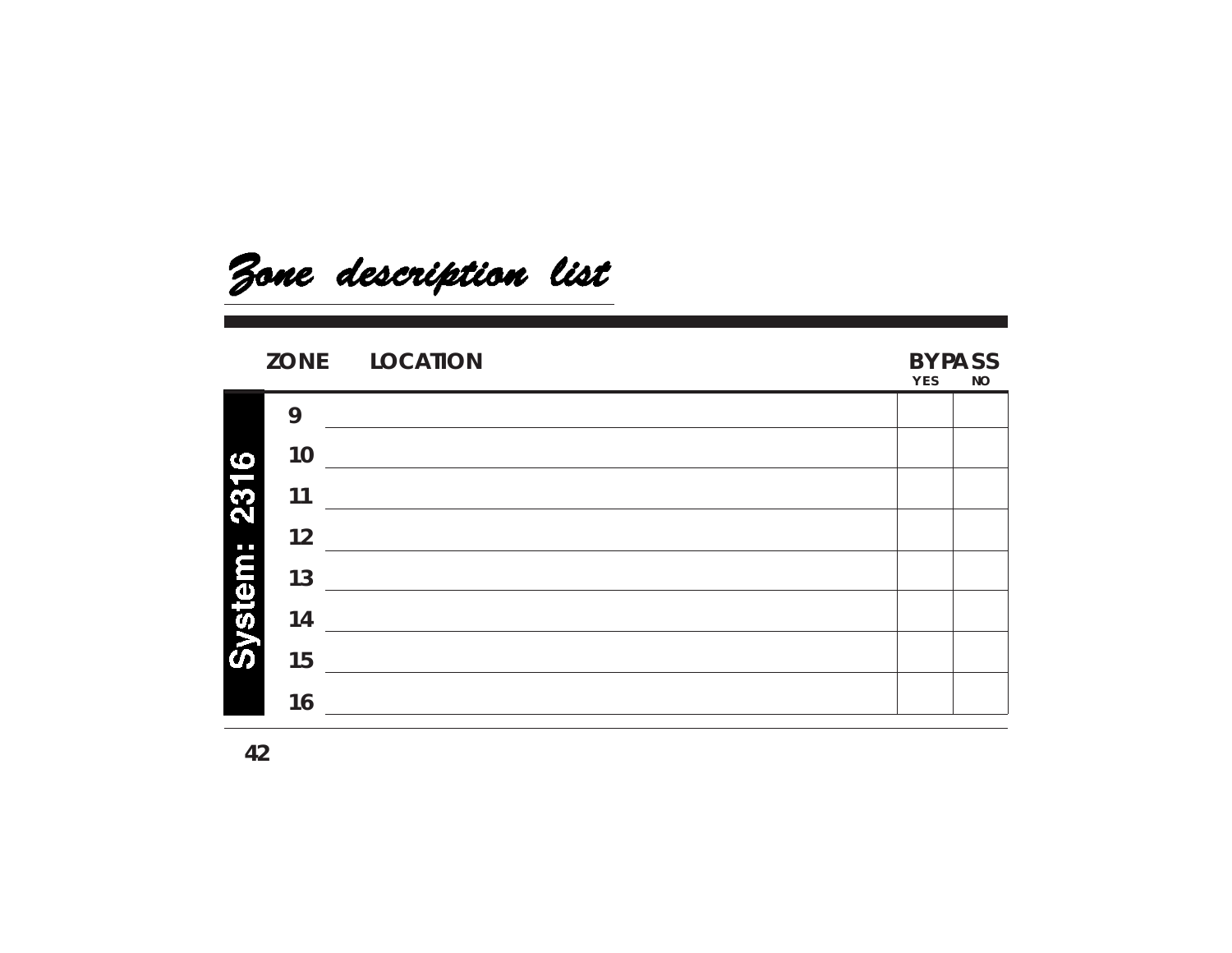#### **FCC NOTICE**

WARNING: This device is intended to be installed by a professional alarm installer.

The user shall be cautioned that changes or modifications not expressly approved by C&K SYSTEMS could void the user's authority to operate the equipment.

#### FCC Rules PART 15

This equipment has been tested and found to comply with the limits for Class B digital devices, pursuant to Part 15 of the FCC Rules. These limits are designed to provide reasonable protection against harmful interference in a residential installation.

This equipment generates, uses, and can radiate radio frequency energy, and if not installed and used in accordance with the instructions, may cause harmful interference to radio communications. However, there is no guarantee that interference will not occur in a particular installation.

If this equipment does cause harmful interference to radio or television reception, which can be determined by turning the

equipment off and on, the user is encouraged to try to correct the interference by one or more of the following measures:

Re-orient the radio/television antenna.

Connect the AC transformer to a different outlet so that the control panel and radio/television are on different branch circuits.

Relocate the control panel with respect to the radio/television.

Consult the dealer or an experienced radio/television technician for help.

#### FCC Rules PART 68

This equipment has been tested and found to comply with Part 68 of the FCC Rules. On the left outside panel of the can is a label that contains the FCC registration number and the Ringer Equivalence Number (REN) for this equipment. This information must be provided to your telephone company, if requested. The REN may be used to determine the maximum number of devices which may be connected to your telephone line and still have all devices ring properly when your number is called. The maximum sum of all devices should not exceed 5. This number may be different in your area. Contact your local telephone company to determine the maximum REN for your calling area.

Should you experience trouble with the telephone lines, disconnect the panel from the line to determine the source of the trouble. If it is determined that the control panel is malfunctioning, discontinue its use until the malfunction has been corrected. Any repairs or alterations made by the user to this equipment, or equipment malfunctions, may give the telephone company cause to request the user to disconnect the equipment. Repairs to this equipment should be made by an authorized agent of C&K SYSTEMS, Inc. Contact your local alarm installation company for service.

Should this equipment cause harm to the telephone system, the telephone company may temporarily discontinue your service. If possible, they will provide you with advance notice. Otherwise they will notify you as soon as possible. The telephone company will also advise you of changes in its facilities, equipment, operations or procedures which could affect the operation of your equipment, allowing you the opportunity to maintain uninterrupted service. You will also be advised of your right to file a complaint with the FCC.

**This device must not be used on party lines or coin operated phone lines.**